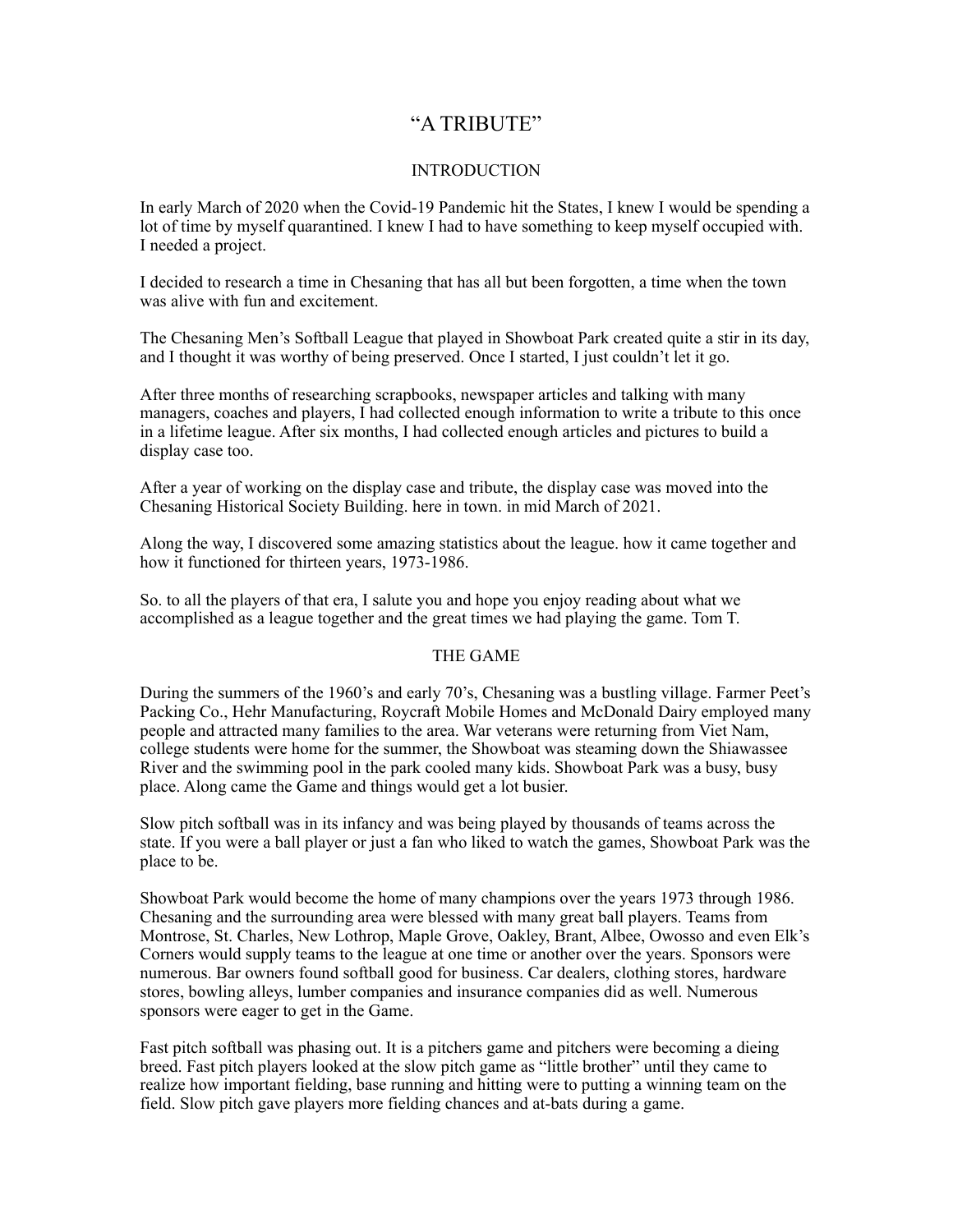Not only did a slow pitch pitcher need to throw strikes, they had to be good fielders as well. Pitchers suffered many injuries from line drivers back up the middle. First basemen and third basemen also were injured by line drives down either foul line. Teams soon came learn how having a good defense could keep you in a game, and with a decent offense, teams could compete with anybody. And compete they did.

There were many "softball widows" back then. I don't know how we managed to get away with playing so much ball. But I think if you asked any of the players back then, they would tell you it was some of the best years of their lives. We all fell in love with the Game. (The wives? Not so much.) What a game!

#### THE LEAGUE

In 1969, a blooper ball league was formed and played on the lighted diamond on the north side of Showboat Park. By 1972, the league transitioned to slow pitch. Bob St. Gordon's Farm Bureau Insurance (FBI) team won the league from '69 thru '72. Bob's team was made up of many Easton/New Haven Township players. At the end of the '72 season, through the Chesaning Community Education Dept., Chesaning was invited to form a team to compete in a 26 team, many of which were made up of all-star teams, single elimination slow pitch tournament to be played as part of the Mid Michigan Olympics held in Alma, MI. This was the first slow pitch tournament experience for players from Chesaning. They would compete against teams from as far away as Grand Rapids and Midland.

The Mid-Michigan Olympic team was selected by the managers of the Chesaning teams. The team was comprised of Dave George, Mike Clement and Ric Rehmann of Pin Town Lanes, Bob "Saint " Gordon, Jack Schultz, Paul Danek, Larry Danek, Jim Szappan and Wayne Scanlon of FBI, Ron Krzciok and Ken Gengler of Bob's Bar, George Gewirtz of Gewirtz Hardware and Dave Sheib and Tom Tithof of Permabilt Homes. The managers were Saint, Walt Tithof and Elmer Wirt. This team won the gold medal at the games using wooden bats and punky softballs. After this tournament, the Chesaning league would evolve into a league to be reckoned with for the next twelve years. They would bat .425 as a team and play lock down defense. The win was a great confidence builder for the new league.

In 1973, Richard Nixon was in the White House (but not for long), the Oakland A's would defeat the New York Mets in 7 games in the World Series, and 4 more teams would join the league. The league would grow to 10 teams. In 1975, the league would grow to 12 teams and split into two divisions, A and B. By 1976, we had three divisions, A, B and C. The league was now playing 4 nights a week, 3 games a night. The last game was played under the lights "Just like the Bigs". Saint's FBI team would be favored to win the league. However, a new team, Rehmann's Clothing, was about to emerge that would create a rivalry that would last for the next 10 years.

Dave (Fly) Richardson and I first met in freshly plowed field on Peet Rd. in 1951. A dirt ball fight ensued. We've been great friends for the past 70 years. In early January of 1973, Dave and I had an extended conversation in Bob's Bar. We agreed to join forces for the upcoming "73 season. He would bring himself, Mike Clement, Dick Adams, Dave George and Ric Rehmann, and I would bring myself, Dave Scheib and Gary Azelton. Ric said his father and uncles would like to sponsor the team. Upon high school graduation Rob Rehmann and Bruce Larner joined the team. Ron "Blue Moon" Krzciok also was a teammate.(as the No. 1 substitute. Of course, we had to beg him for four hours to agree to terms and play with us. Ron would never tell anyone how he got the name "Blue Moon") The Rehmann's roster would also include Chris Beckman, Al Damic, Joe Damic, and Bill Rogers. Richardson would serve as manager for 9 of the next 10 years.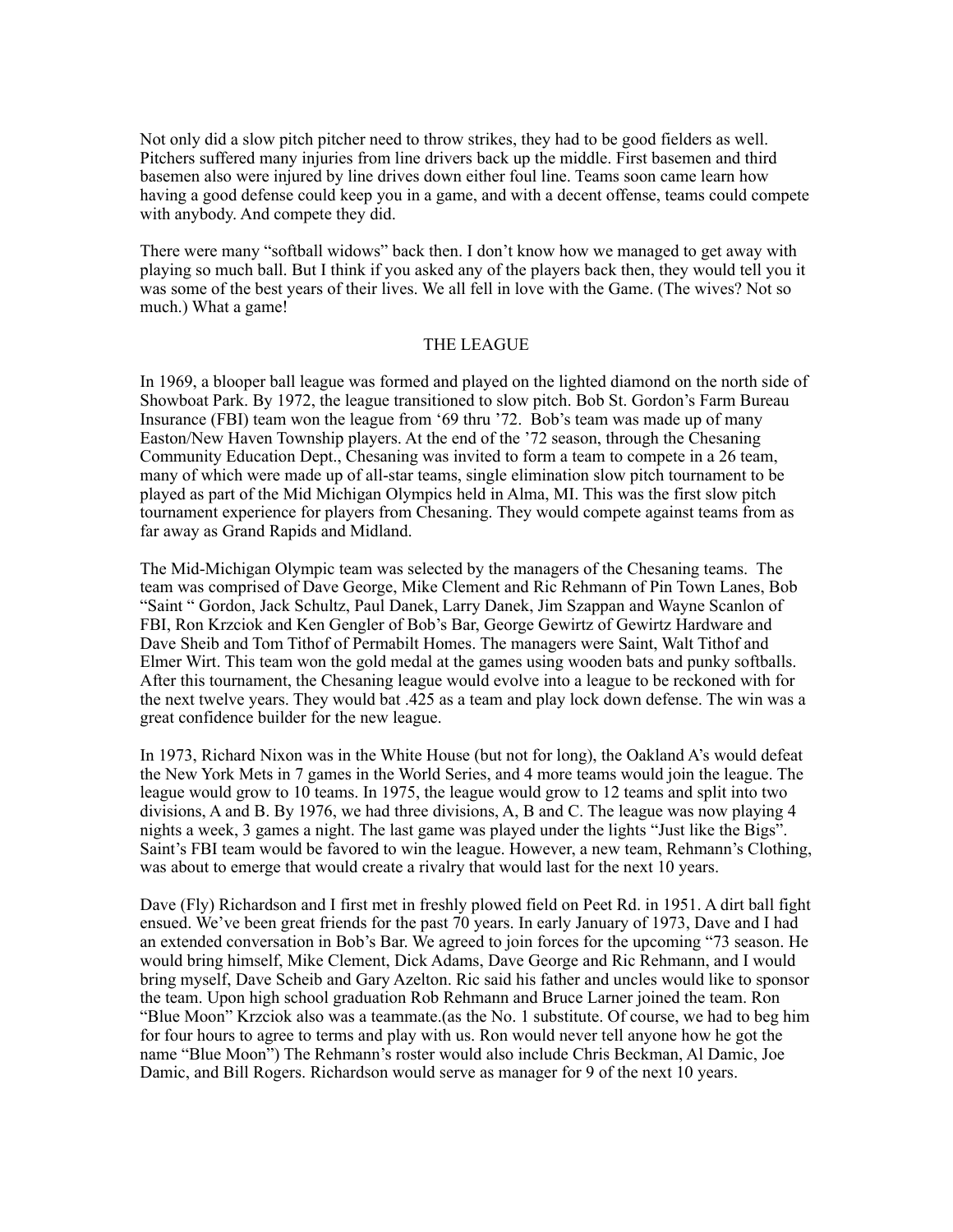FBI's roster was made up of Bob St. Gordon, Jack Schultz, Jim Hemgesberg, Ron Lucious, Paul Martin, Wayne Scanlon, Jim Szappan, Walt Zintek, the Daneks, Paul, Larry, Fred, Tom, Jeff, and Tom Dodak and Mike Rodriguez.

Other up and coming teams were sponsored by Gewirtz Hardware, New Lothrop Tavern, Western Auto, Farmer Peet's, Bob's Bar and Chesaning Manufacturing.

Chessaning Mfg's roster included Mike Hemgesberg, Ron Wendling, Don Birchmeier, Jim & Dick Kopshitz, Tom and Rick Cassady, Tony Wendling, Dave Poppenheimer, Fred Yaklin and Gary Birkmeier. ( This roster would remain mostly in tact with other sponsorships: Knights of Columbus, Elk's Tavern, and Vic's Bar.)

Farmer Peets' roster was comprised of Wally Peet. Dan Azelton, Mike Knecey, Don Anderson, Mike Anderson, Don Pumford, Mike McWilliams, Ed Otte, Don Gross, Al Schlaack, Don Platt, Gary Butzin, Tom "Roach" Kovick and Maurice "Moose" Bates. This roster stayed together for 2 years. (Gary, Roach and Moose retired to the bar to watch NASCAR, shoot pool and play cards. What a trio, what great friends, what great guys.)

Some great friendships would form over the years. Teams were "tight" as we would used to say. Although league play was very competitive, there was mutual respect across the league. There were no cheap shots or dirty play. Arguments and confrontations were few. Everyone understood that it took great team work and sportsmanship to be successful. It grew into a great league. What a time it was!

The Gewirtz Hardware featured many Chesaning Union Schools teachers on their roster including Ray Guzy, Bob Sager, Jim Freeland, Tom Schlachter, Duane Ferry, Linus Laskey, Don Flory and T.J. Tithof, Larry Mishler, Mike Coughlin, Dennis Himm, Eugene Hemgesberg,Steve Hemgesberg, Scott Lorencz, Don Mort and George Gewirtz. These guys stayed together for the next 9 years.

Bob's Bar was a collection of Chesaning Our Lady of Perpetual High School grads Jerry Keiffer, Bill Krzciok, Ken Gengler Joe Deitering, Louie Giesken and Gary Krzciok, and Bob Henige, Larry Azelton and Rich Martin, who according to Rich, was the best player on the team.

Ben Dubay, owner of Western Auto, assembled a roster comprised of Jim Alden, Jerry Stover, Tom Richardson, Randy Hoerner, John Cowman, Mike Novak, Les Konkus, Mike Tithof, Rick McDougall, Ken Redburn, Doug Tithof, George Rumisek, Gary Willing, Wayne Suppes, Gary Soukup and Steve "White Haired" Schulte all solid players. Dubay kept these guys well hydrated.

\*\*\*1973\*\*\*

As expected in 1973, Rehamann's and FBI would slug it out for the First Division title. Rehmann's would go on to win the league and tournament championships, finishing 21-3 for the season. FBI would finish  $2<sup>nd</sup>$  in the league and  $3<sup>rd</sup>$  in the tournament, 18-5 for the season.

Also in 1973, Gewirtz's finished  $3<sup>rd</sup>$  and second in the League Tournament, finishing with a season record of 17-6. Chesaning Mfg. finished  $5<sup>th</sup>$  in the league and  $4<sup>th</sup>$  in the League Tournament. Western Auto finished 4<sup>th</sup> in the League and 5<sup>th</sup> in the League Tournament. Bob's Bar finished 6<sup>th</sup> in the League and 6<sup>th</sup> in the League Tournament.

After the 1973 season, discussions were held about improving the field. All the players chipped in to make the facility better. Each team was responsible to sell an equal number of raffle tickets to fund improvements to the Showboat Park facilities. Adding a second diamond to accommodate the growth of the league was also discussed.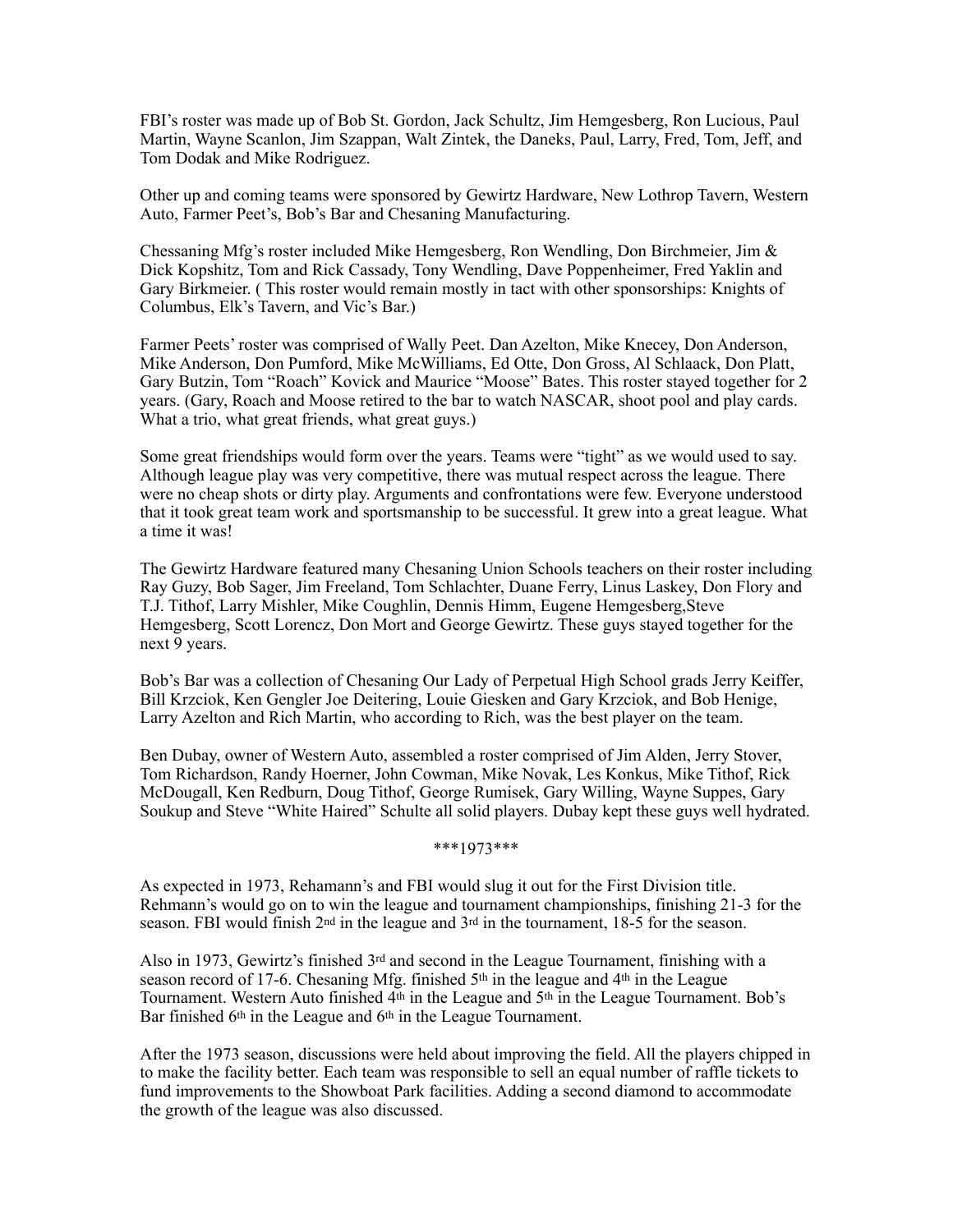#### \*\*\*1974\*\*\*

Entering the 1974 season, the year Richard Nixon would resign the presidency in August due to the Watergate break-in, the league became sanctioned by the Michigan Amateur Softball Association (MASA). This enabled our teams to participate in state championship competition. Slow Pitch teams received A and B classifications while Fast Pitch had four classes, A thru D.

Again, Rehmann's won the league, undefeated at 18-0, entering the league tournament. (No team would ever again go through league play undefeated.) They suffered their 1<sup>st</sup> loss to Gewirtz's, 2-1. However, they came back through the loser's bracket to win their second League Tournament. In addition, they won two invitation tournaments in Durand and Brant. They entered the 1st state tournament as the league's lone Class A representative at 33-1. They won the Bay City District going 6-0, but lost in the Midland Regional to Midland Howard's ARCO on a diamond with Fast Pitch dimensions. The team felt that had they played on a field with larger dimensions, their defense would have compensated enough to win. They finished the season 39-2 and became dubbed the "Green Machine", a la the Cincinnati Reds "Big Red Machine". What a year!

In 1974, FBI would add Gary Gerken and Mike Vogl to their rosters, two excellent additions. Gary came with great credentials from the Saginaw area where he had played on the celebrated "Means Stamping" fast pitch team. Mike came from the Owosso fast pitch league and was a bonefide "5 Tooler", hitting for average, hitting for power, fielding the ball, throwing the ball and running the bases. They finished second to Rehmann's in the league. They captured a District title and finished Runner up in the Class B state tournament in Marshall finishing the season 36-7. Saint was a happy man. Upon the season's closure, FBI's pitcher, Jack Schultz and his wife Sally, and Rehmann's sponsor, Rich and Betty Rehmann, would host celebrations, complete with good music, a pool, cold beer and streakers!

Other teams in the league beefed up their rosters as well. Gewirtz's added a shortstop, Jim Freeland. They participated in the Chesaning Chamber of Commerce Honey Festival, Showboat Festival and state tournament finishing the season 25-15.

Elk's Tavern added Dick Koptschitz, George Birchmeier and Dick Diffen. Kopshitz would bring great power to the team. George and Dick were good back-up players. They enjoyed a 14-10 season record. {A humorous anecdote: Vic's arranged to play the inmates of Jackson Prison. The prisoners were the home team. I asked Jim Koptschitz who won the game? He couldn't remember because the score book came up missing after the game.}

The first two seasons created enough public attention to attract teams from Maple Grove, New Lothrop, Montrose and Oakley. Oakley's representative was sponsored by Fred's Bar with a roster comprised of Billy Devereaux, Lynn Palazeski, Joe Mahan, Les Shuster, Ernie Perry, Ron Brainerd, Steve Podhorsky, Ed Walser, Joe Walser and the Rodriguez Brothers, Bob, Mike, John and Rommy. (No season record was available.)

\*\*\*1975\*\*\*

The off season prior to the 1975 season saw teams taking the upcoming season as serious as a heart attack: playing basketball through the winter to keep their legs in shape, lifting weights, running 3Ks and going to gyms throwing to get their arms in shape for the spring.. Those who thought Slow Pitch was an old man's game were highly mistaken. Slow pitch players were in much better shape than fast pitch players.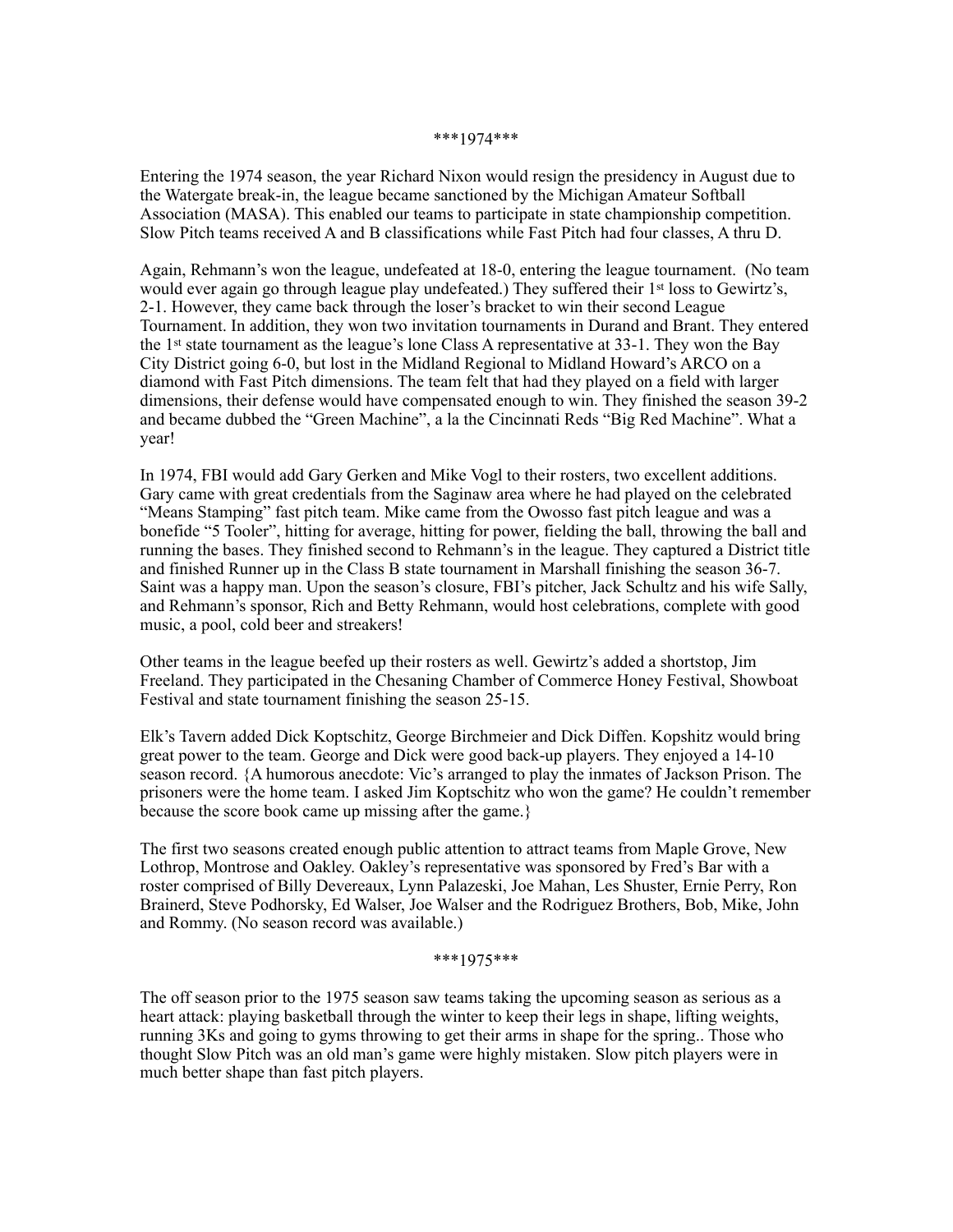By 1975, one would find the diamond in Showboat lined with spectators packing the bleachers, down each foul line and cars three deep circling the outfield fence. The 'Park was ROCKIN' and the best was yet to come. God it was fun!

In 1975, New Lothrop Tavern was a new team in the league and they would battle for the "B" League title with General Meats. The NL team roster included Les Schlachter, Fred Yaklin, Larry Collins, Ed Birchmeier, Fred Ustishen, Chuck Yaklin, Dave Moore, Rich Kneiper, Bill Gillet, Al Green, John Quaderer, Vic Gross and Bryan Gross ( a 5-tooler). Season record: 16-6

The Meats countered with Lynn Larner, Mike Kiniecy, Dave Tithof, Pat Tithof, Mike Anderson, Chuck Larner, Doug Larner, Pete Hemgesberg, Eugene Hemgesberg, Al Darling, Larry Tithof, John Alden and managed by Bill Fogel. Season record: 24-10. I wish I could have found more information on this team.

NL Tavern would win the battle earning the right to move up to the "A" League in "76. This powerful outfit would have an immediate impact in "A" League. Each of these two teams would join the rest of the Chesaning teams in raising hell across the state. It was GAME ON!

1975 also saw Rehmanns win the "A" league again and bring in three new players. With the addition of Al "Kaline" Krzciok, Rick Mallard and Jim Ealy, Rick adding outfield depth, Jim adding infield depth and Al adding "Book" depth in the dugout. Bruce Larner was emerging as a 5-tooler. They played in the Shenanigan's finishing second. They entered the first annual Showboat Tournament and won the tourney. They finished second in MASA Saginaw/Bay City district. One of their outfielders would crash into the fence breaking three ribs and forcing Manager Richardson to place him on the disabled list for a few games. They compiled a season record of 36-6, another great year for the Rehmann's Softball Club.

FBI would pick up Jeff Danek and Kenny Perry for 1975. Jeff helped the infield and Kenny the outfield. They finished 2nd in the league, 2nd in the league tournament, 2nd in a Tawas tournament and after winning the MASA Saginaw/Bay City district, they finished 4th in the Class B State Finals in Republic, MI. They compiled a 38-10 record leaving "Saint" strutting like a peacock and for good reason.

Gewirtz Hardware added Tim O'Rourke and Larry Mishler in'75 immediately making them a legitimate "A" league contender. They finished  $16-12$  for the year featuring a  $3<sup>rd</sup>$  in the league Tournament and  $2<sup>nd</sup>$  in the MASA district with a narrow loss to FBI. Season record: 16-12

Other teams making player moves were Western Auto and Vic's Bar. WA added Gary Krzciok a 5-tooler and Steve Hemgesberg, a hustler supreme. They finished  $4<sup>th</sup>$  in the league tournament and lost a heartbreaker to Jim's Bar in the Class District Final. Season record: 17-10

Shortstop Rick Cassady and outfielders Rob Kopshitz, Gary Birkmeier and George Birchmeier would join Vic's Bar. Buddy Wendling and Greg Krupp would keep the cooler full. Vic's enjoyed a 12-9 season.

\*\*\*1976\*\*\*

In 1976, Jimmy Carter occupied the White House, the nation would celebrate a Bicentennial of Independence, our troops were home from Viet Nam and The Game was thriving. Communities across the state were hosting weekend tournaments and Chesaning teams were traveling to these venues often resulting in an all-Chesaning tournament final. The league was bulging with talent.

The growing popularity of Slow Pitch softball in 1976 led to improvements to playing fields, lengthening fence dimensions, higher quality softballs, improved gloves and uniforms. Perhaps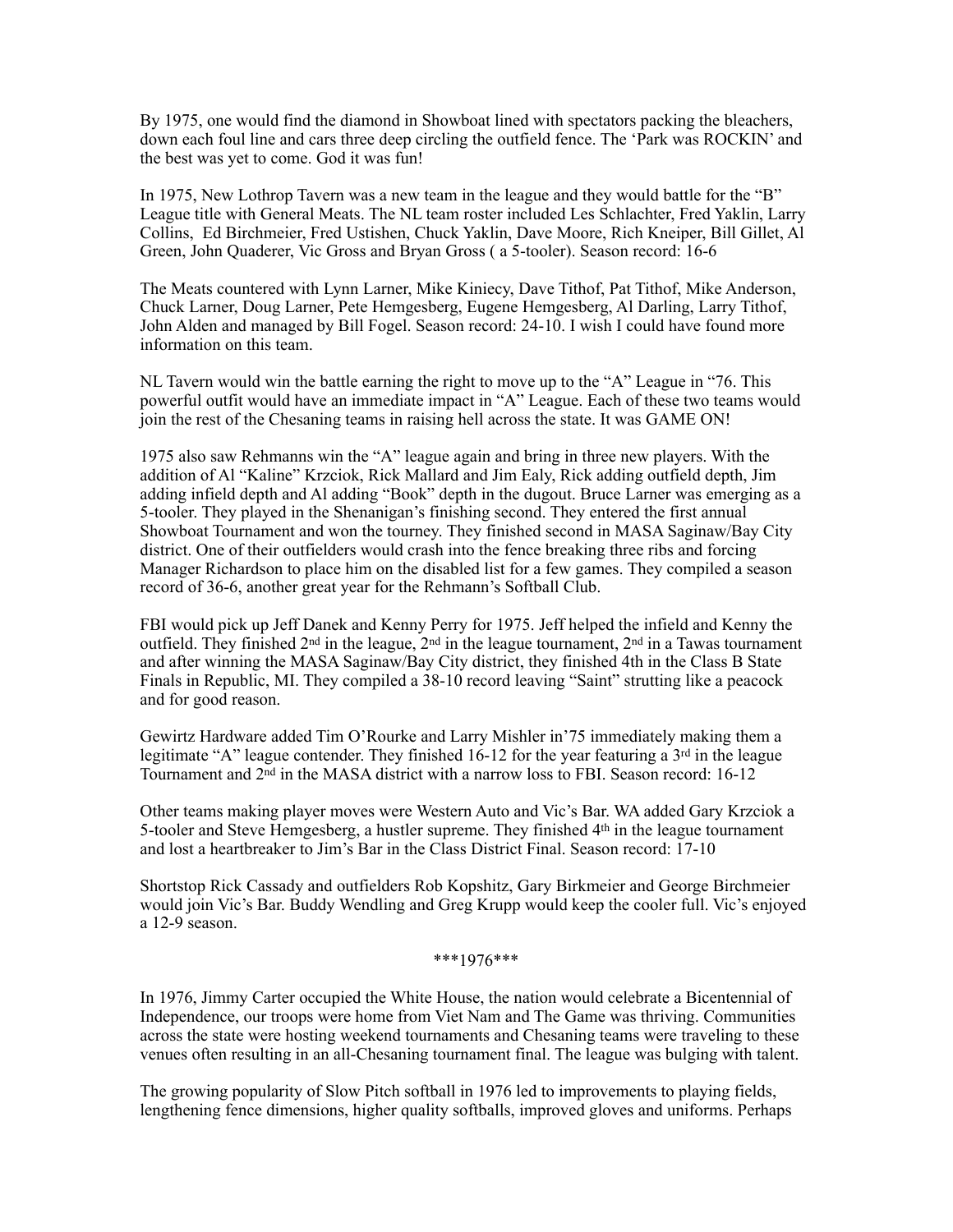the improvement that made the greatest impact was the switch from wooden bats to aluminum and/or titanium bats with the Worth Bomb Bat being the Cadillac bat. The "crack of the bat" changed to the "ping of the bat". More home runs were hit, more runs were scored and more of the outfield needed to be covered. It hurt the game. After a while, the game became a home run derby.

1976 also saw the emergence of a new team. They were called the Villagers, so named because they sponsored themselves. Their roster was comprised of Bob Basham, Dave Gasper, Steve Maniel, John Michalsik, Steve Sedlar, Brady Bitterman, Pete Hemgesberg, Eugene Hemgesberg, Rick DeLong, Skip Quaderer, Hal Lehman, John Sedlar, Kevin Wendling, Mike Wendling and Bill Stevenson. They were managed by Bill Fogel and Steve Maniel. (The team would have many future sponsors: Bob's Bar, Fox Bar, Budweiser, Prairie Saloon and Main Beverage of Owosso.) Their first tournament resulted in a  $2<sup>nd</sup>$  place finish at Wicke's Field in Brant. They also competed in a tourney in Mason and in the MASA Class C Saginaw/ Bay City district finishing as the runner-up. The team would become known for their stellar defense and overall team speed. When their power numbers improved they were ready to "run with the Big Dogs". Season record: 34-19

Rehmann's added utility player "Billy Reh" Rehmann in 1976. Billy Reh would fill in when and where needed, keep an unforgiving book and be the rah-rah guy in the dugout. Every team had their own version of "Billy Reh". Another player who joined Rehmann's was 6-6 pitcher, Bob Laney. He didn't surrender many hits up the middle. Joining Billy Reh and Laney in 1976 was 3rd baseman, Jim "Rooster" Mishler replacing Gary Azelton who continued his fine career with Furstenberg Lumber. The Rooster would become an integral part of the continued success of the Green Machine.

The1976 season would feature Rehmann's winning their 4th consecutive League and League Tournament championships. They were also victorious in six invitational tournaments and runnerup in two others. They represented the MASA Saginaw/Bay City Class A District in the state finals played in Grand Ledge finishing with a 2-2 record. Season record: 56-8

An interesting anecdote in '76 involved FBI's Bob St. Gordon. FBI was scheduled to play Rehmann's and their regular pitcher, Tom Vogl running late. Saint said "I'll pitch until Tom gets here." He had Jim Hemgesberg and Jack Schultz in the bullpen. After 3 innings, Rehmann's led 12-1 with a bevy of home runs. Still noTom. Saint motioned for Jim to come in in relief. Jim, putting up both arms replied, "I can't go. My arm is killing me." Saint turned to Jack. Jack's response? "Screw you Saint! You started this. You can finish it!" FBI would go on to finish second in the league, compete in three weekend tournaments and come in second in the Saginaw Bay City MASA Class B District. Season record: 28-12

Western Auto won the 1976 B League title and finish third in the League Tournament. They did well in the Lake Huron Tawas and Honeybee Tournaments. Sponsor, Ben Dubay, was a happy man. Season record: 24-9

It should have been against the law to have as much fun as all the teams were having. We were all so I involved in The Game we didn't realize what an era we were creating. It was not uncommomon on weekends for 4 or 5 teams to travel all over the state to play in festival tournaments and come home Sunday night with 1st, 2nd or 3rd place trophies.

That season, Gewirtz Hardware finished 3rs in the A Division,  $3<sup>rd</sup>$  in the Showboat Tournament, 3rd in the League Tournament and go 4-1 in their 45 team MASA Class B State District. Manager George Gewirtz, along with his brother Tim, operated the Hardware for 35 years. If you needed information about nearly anything, "Go ask George". Great guy. I always thought George would have made a great news reporter or a bookie. Season record: 27-14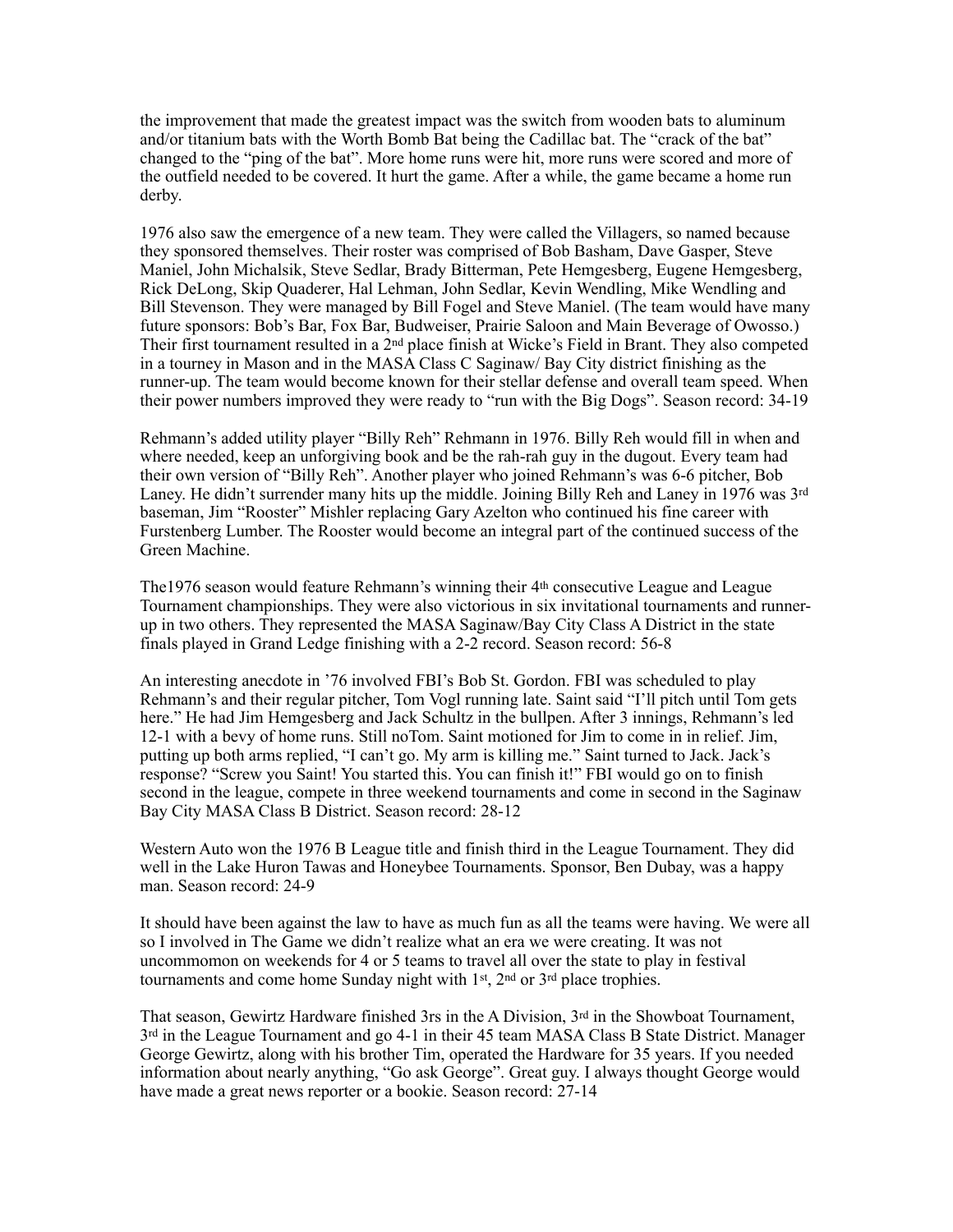New Lothrop Tavern added power hitters Craig Brier, Bill Stevens, Bob Wicke and Jamie Van Wagner and shortstop Ralph Henige. They became a formable team to deal with. They finished  $3<sup>rd</sup>$  in the A Division. Outside the league they went to Vasser for the Cork Pine Tournament, finish 2nd in Chesaning's Honey Bee tourney, take 4th in a 50-team Houghton Lake tournament and finish runner-up in the 65 team MASA Class C State District under manager Dale Keeler. Season record: 37-12

Ballard's Bakery/Yule Photography had a roster made up of Rob Ballard, Ron Westervelt, Mike Wendling, Norb Birchmeier, Joe Toma, Rick Stoddard, Al Reis, J. Birchmeier, W Birchmeier, Bob Bovee, Mike Rumisek, George Rumisek, R. Stoddard and manager Tom Larner. I think they lasted one season. Bob and Tom would hook up with Rehmanns and George with Western Auto.

\*\*\*1977\*\*\*

In 1977, Vic's would add outfielders Rob Kopschitz, Chris Coffin and veteran pitcher Gerry Birchmeier. Gerry really bolstered the Orange infield. They would finish 4<sup>th</sup> in the A League, go 2-2 in the league tournament and 1-1 in the District, go 3-2 in the Maple Grove Invitational, play in the Byron tournament and go  $6-2$  for  $2<sup>nd</sup>$  and go  $3-2$  in the Blueberry Tournament. Their sponsor, Vic Birchmeier was quite a player himself in his day. His favorite song was "Put Me in Coach, I'm Ready to Play". He made sure His Boys could "celebrate" at his place in Layton Corners. Season record: 24-16

In 1977, Gracie's Restaurant would pick up Corky Birchmeier and Gary Mishler and be ready to roll. They finished 3rd in the early Showboat Tournament, 2nd in the Auburn Pine-Cone Tournament, 2nd in the league tournament, 2nd in the league forcing a playoff with Rehmann's, which Rehmann's won. They finished  $3<sup>rd</sup>$  in a 42 team district tournament in Bay City in Class B. Just a great effort by the New Lothrop guys. Season record: 51-19

Farm Bureau in 1977 would beat Rehmann's in the second half, and finish 3rd in the league and 3rd in the league tournament, played in Portage, took 4th in Petoskey, played in the Genesee county invitational with 140 teams and took  $6<sup>th</sup>$  and played in the Showboat Tournament and took 2nd.They finished at 38-12. Another great performance by the Bureau.

Steart-LaClair (Gewirtz's) in 1977 would finish 4th in the league, win the league tournament, to stop Rehmann's 5 year rein, or run for the title. They played in the Showboat, Honey Bee and Good Ole days tournaments in town and placing in all of them. They played in the Class C District in Saginaw and went 6-1 to finish the season at 36-14. Another great year for LaClair's.

Western Auto would win the B League for the  $3<sup>rd</sup>$  time. They finished  $3<sup>rd</sup>$  in the league tournament, play in the Honey Bee and Showboat tournaments, play in Auburn and take 3rd, played in Houghton Lake and got 4th and played in the 142 team District in Chesaning and got 3rd, finishing at a very respectable 28-12. Ol' Ben Dubay was a happy man. More beer!

The Villagers became Bob's Bar. Their season included a B League Championship.  $3^{rd}$  place in the League Tournament, 1st in the inaugural Montrose Blueberry Tournament and would go 7-1 in the Class D State District. I would watch Maniel's guys literally run teams out of town. This speedy team would continue for 8 more years. What a year, what a team. Season record: 39-19

1977 saw multiple roster switches strengthening individual teams and the overall competitiveness of the league's divisions with B players joining A teams and C teams joining B teams. It was our version of the Major League Farm System. On weekends our teams would gather their families and scatter across the state, camping, sleeping in vans and RVs and in some cases their vehicles. The kids had a great time and the wives and girlfriends put on quite a fashion show.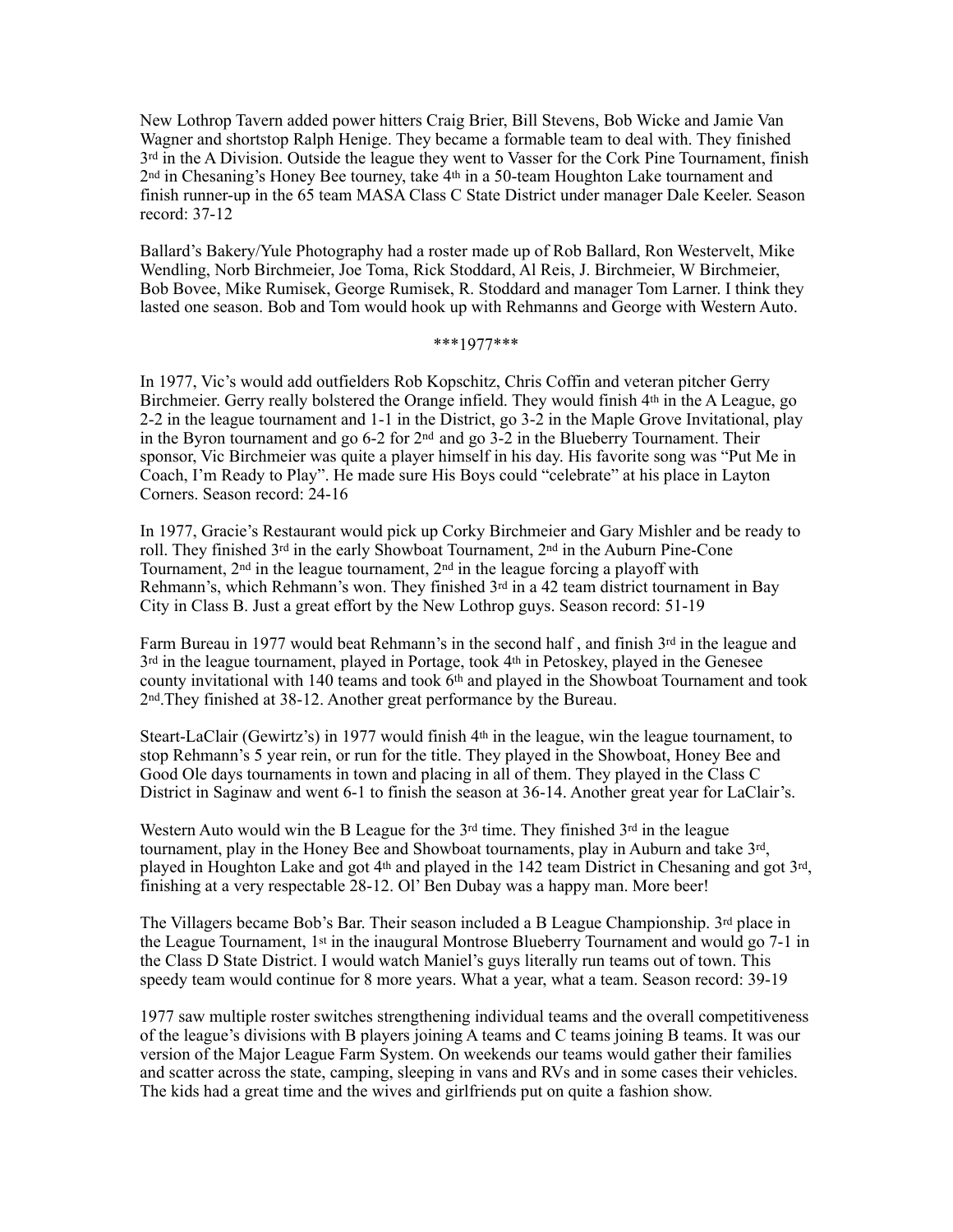In 1977, Rehmann's would win the A League and League Tournament for the 5th consecutive year. The season would witness them compete in 7 invitational tournaments, 4 in Chesaning, 1 in Saginaw, the Lake Huron Tournament in Tawas and 1 at Wicke Field in Brant, winning them all. They were also invited to play in the Michigan Parks and Recreation State Tournament in Marshall finishing 3-2. Another great year enjoyed by the Green Machine. Season record: 54-6

## \*\*\*1978\*\*\*

1978 saw the league flex its muscle again throughout Mid-Michigan taking the region by storm. Four teams would represent the league in four classes of MASA State Finals: Rehmann's in Class A in Jackson, FBI in Class C in Traverse City, Gracie's in Class B in Portage and Vic's in Class D in Lapeer.

FBI had early success in Petoskey finishing  $2<sup>nd</sup>$  in a 42 team invitational that featured many Detroit area teams. They would go on to finish  $2<sup>nd</sup>$  in the A League and League Tournament and 2nd and 3rd in the Showboat and Honey Bee Tournaments in Chesaning. FBI prevailed in the Saginaw/Bay City District MASA Class C, earning the right to compete in the state finals in Traverse City. FBI would become Class C State Champions and finish the season38-14. Saint and his team had now amassed State Finals record of runner-up in Class B in 1974, 4<sup>th</sup> in Class C in 1976 and a State Championship in Class C in 1978. I doubt if any other Class C team could match their 5 year run. Season record: 38-14

With the addition of Gary Krzciok, who could play anywhere, and Rick Mallard replacing Tom Tithof in left, Rehmann's would win the A League and League Tournament for the 6th straight season in 1978. Weekend tournaments saw them win the Showboat and Honey Bee events, place 2nd in the Lake Huron Tawas tournament, 2nd in the Midland Cooper Chevrolet invitational, 2nd in the Chesaning Good Old Days and win the Saginaw/Bay City MASA State Class A District earning the right to play in the State Finals in Jackson bowing out with a 1-2 record. Season record: 51-11

Gracie's Restaurant (formerly NL Tavern) record for 1978 included  $3<sup>rd</sup>$  in the A League,  $2<sup>nd</sup>$  in the League Tournament, 1<sup>st</sup> in Akron/Fairgrove, 4<sup>th</sup> in Lansing, 3<sup>rd</sup> in Grand Ledge, 1<sup>st</sup> at Saginaw Hoyt Park, 2nd in Oscoda and win the 142 team Saginaw/Bay City MASA State Class C District. They finished 2-2 in the State Finals played in Portage. Great year for the NL guys. Season record: 60-16

Vic's added two players to strengthen their outfield in 1978 Tom Tithof and Eddie "Wheels" Cassady joining Tom and Rick Cassady on the team. Eddie would patrol right field as he had for Gracie's and Tom would play left field as he had for Rehmann's. They would finish  $4<sup>th</sup>$  in the A League and  $3<sup>rd</sup>$  in the League Tournament and  $2<sup>nd</sup>$  in Byron. They won 9 games to capture the Saginaw/Bay City District MASA Class D title and advance to the State Finals in Lapeer finishing 2-2 capping a great year for the "Grove" team. Season record: 39-14

Bob's Bar (the Villagers) had moved up to the A League finishing 4<sup>th</sup> and 3<sup>rd</sup> in the League Tournament. They played in the 150 team MASA Class D District State Tournament winding up 4th in the District won by Vic's. Season record: 27-13

LaClair Sales (formerly Gewirtz Hardware) placed  $3<sup>rd</sup>$  in the A League and  $4<sup>th</sup>$  in the Showboat Tournament. They won the 60 team Saginaw/Bay City MASA Class C District advancing to the West Branch regional, losing 8-7 to FBI, (who went on to win the Class C State title) barely missing a trip to the State Finals. Season record: 25-13

After adding George Rumisek and Steve Hemgesberg, Western Auto won the B League, defeating Confer's Market in a playoff. They would go 2-2 in Midland, go 3-2 in the League Tournament,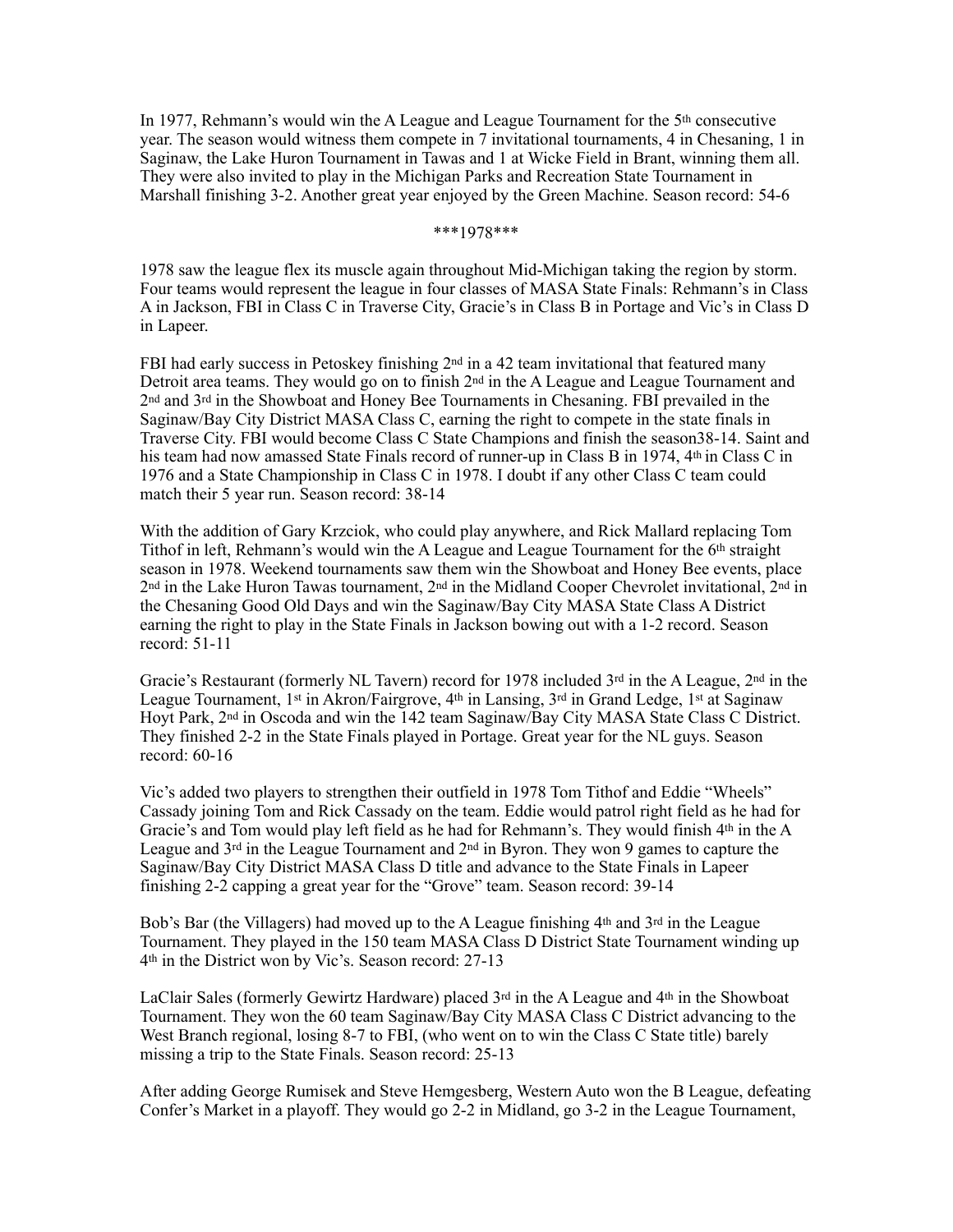3-2 in Tawas and place 3rd on the Showboat and Good old Days tournaments. In the Saginaw/Bay City MASA Class D District the Auto just lost in the finals. Season record: 29-15

Slow Pitch players suffered a variety of injuries, just like the pros. Some of the more common ones included sprained ankles, pulled groins, rotator cuff tears, broken toes, ribs and fingers and back problems. Guys often played hurt in fear of losing their spot in the line-up or letting the team down.

The most famous injury occurred during a game played between Fox Bar and The Farmer's Inn. As usual a keg of beer was on the line. Loser buys. In the bottom of the  $7<sup>th</sup>$ , with two outs and a runner on 3rd, the score was tied 8-8. Farmer's battery was pitcher, Leonard Miller, and his brother, Roy Miler, catching. Frank Lycka came up to bat and popped up the first pitch into the air as high as I ever saw one between home and the mound. The ball went into the air above the lights. As the ball started to descend, Leonard and Roy began to converge between home and the mound, both calling for the ball.

Leonard and Roy were big fellas, each 6 feet and 280 pounds. As both yelled "I GOT IT! I GOT IT!, they each bolted toward the ball at full speed, (after all, a keg was at stake) resulting in a resounding collision. The sound of the crash created a noise I had never heard before. Possibly similar to the sound of two Mountain Goat Rams clashing during their rut. Through the ensuing confusion, Dallas Tithof snuck home from third with the winning run. Game over.

Neither Leonard nor Roy was seriously hurt. Just a few stitches, abrasions and bruises. They probably would go through concussion protocol today. They were both back on the field for the next game.

The Miller boys incident was symbolic of how the players across the league "played for keeps". We played some serious ball and couldn't get enough of it. It was a blast for all the guys who competed throughout the league over the years. What a time it was!

Throughout this era (1973-1986), our teams received excellent local newspaper media coverage from the editor of the Tri-County Citizen, Dan Lea. He would print pictures and game recaps of league games and weekend invitational tournaments. This league was the power of the area. It wasn't uncommon for 10 league teams to be traveling on the weekend to a variety of communities to compete. The Midland, Bay City, Saginaw and Flint papers didn't feel our teams worthy of covering. As the league grew stronger, it became impossible to ignore the competition going on in Showboat Park. Come to find out, the league was writing their own story.

The 1978 off season saw roster switches. The dissolving of Bob's Bar allowed Bruce and Dave Gaspe to move to Furstenberg Lumber, Bill Stevens to Gracie's and Steve Sedlar, Bob Basham, Jon Michalcek and Rick DeLong become Fox Bar members. These moves, and others, forecasted a very competitive 1979 season. No season record for Fox Bar could be found.

#### \*\*\*1979\*\*\*

1979 would see Rehmann's winning their  $7<sup>th</sup>$  consecutive A League and League Tournament Championships. The Green Machine would also play in a Chesaning 6 Team Round Robin going 6-0, win the Bay City All Sports Trophy Tournament, finish second in the Flint Chucks Sports World Tournament, finish  $2<sup>nd</sup>$  in the Chesaning Good Ole Days Tournament, come in  $2<sup>nd</sup>$  in the Chesaning Showboat Tournament and place 3rd in the 45 team Lake Huron Tournament in Tawas. They would lose in the second round of the Saginaw/Bay City MASA Class B District. Manager Richardson could be seen that season pacing in the dugout with hands in hip pockets similar to his role model Billy Martin. Season record: 60-16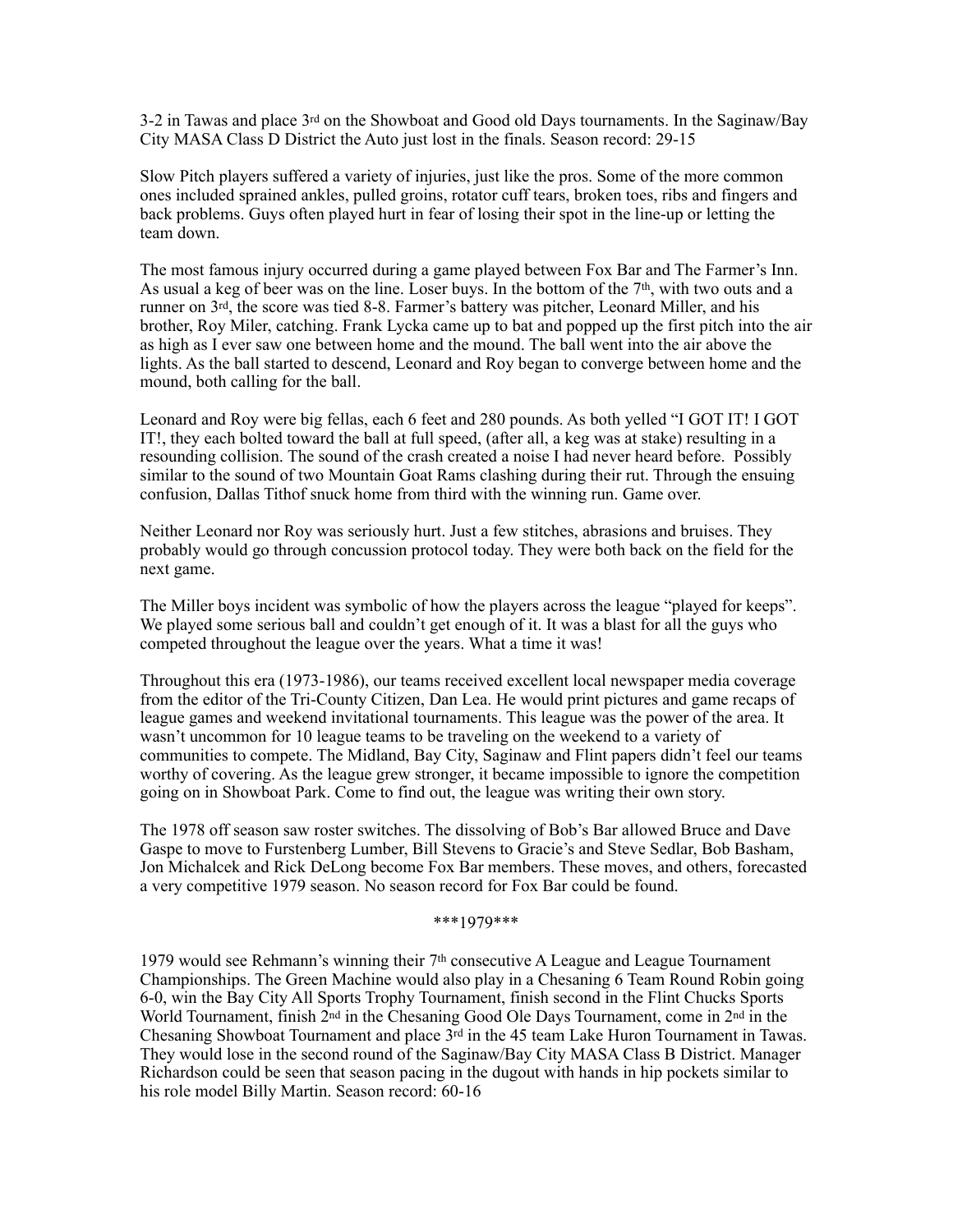Bob St.Gordon would retire the FBI sponsorship in 1979 turning it over to American United Life (AUL) Insurance. They finished 4<sup>th</sup> in the A League,  $3<sup>rd</sup>$  in the League Tournament,  $3<sup>rd</sup>$  in the Showboat and after receiving an automatic invite as reigning MASA Class C Sate Champion to the MASA Class CC State Final in Brighton, AUL finished 2-2. Season record: 22-15

Gracie's added good bench depth in 1979 by bringing in Dan Yaklin, Dave Roach, Tim Nelson, Louie Krupp and Corky Birchmeier. They began the year winning the Local 699 Tournament at Hoyt Park in Saginaw. They continued the season winning the Wooden Keg Tournament, take 2nd in the Showboat, finish  $2<sup>nd</sup>$  in the 42 team Oscoda Chamber Tournament, earn  $3<sup>rd</sup>$  in a Lansing tournament, place  $3^{rd}$  in the Saginaw/Bay City MASA Class C District, get  $3^{rd}$  in the A League and 3rd in the League Tournament. Gracie's had a successful year. Season record: 44-18

A new sponsor, Furstenburg Lumber of Montrose, would enter the B League and capture the championship in 1979. They went on to win the Fox Bar Tournament in Marion Springs, get 2nd in the Western Auto Tournament,  $4<sup>th</sup>$  in the League Tournament, and go 1-1 in the Saginaw/Bay City MASA District Tournament. The team was made up of lumber yard pals of Larry "Butch" Cline. Duane Birchmeier and Walt Wendling would manage. The roster was made up of Keith Vincke, Ernie Beckman, Pat Wendling, Skip Quaderer, Gary Azelton, P. McDonald, Louie Krupp, Jim Ealy and Smilin' Vince Wendling who played third like a vacuum cleaner and added left handed power. Vince loved playing the game. Season record: 45-25

This team was really good and would eventually become a State Champion. As Bob's Bar split up, Furstenbergs would add pitcher Dave Gasper, a shifty south paw pitcher. He maneuvered the ball all over the strike zone keeping hitters, especially lefties, off balance. On top of that, he fielded his position superbly. At bat, he was a slap hitter with great bat control sending the ball wherever he saw a hole in the opponent's defense.

Bob's Bar would become the Fox Bar in 1979. Their roster was made up of Rick DeLong, John Michalcek, Steve Sedlar, Bob Bashem, Steve Sedlar, Larry Zubek, Tom Theil, Rommy Rodriguez, Roger Hollerback, Tom Anderson, Ron Alden, Al Shultz, Leon Moore, Hal Lehman, Ken Wenzlick and Elmer Wirt as managers. They played in the B League and finished second to Furstenbergs. They won the Saginaw/Bay City MASA Class D District by defeating Chesaning squads sponsored by Hancor Tile, Steel's Body Shop and Prairie Saloon advancing to the State Finals in Portage. Their season also included weekend tournament wins in Brant and Bay City. Bob Basham would now be leading their defense. What a player! Season record: 36-6

LaClair Sales would finish  $3<sup>rd</sup>$  in the A League in 1979,  $3<sup>rd</sup>$  in the League Tournament, go 2-2 in the Good Ole Days Tournament and finish 4th in the 60 team MASA District. Jim Freeland played a stellar shortstop for LaClairs. Season record: 19-12

Western Auto finished  $3<sup>rd</sup>$  in the B League and  $3<sup>rd</sup>$  in the League Tournament, go 2-2 in the Lake Huron Tawas Tournament, take  $3^{rd}$  in Mason and get knocked out in the  $3^{rd}$  round of the Saginaw/ Bay City MASA Class D District. However, Ben Dubay and his crew would eventually taste a State Final. Steve Schulte was the glue that held Auto together. The Twin Brooks ground gang veteran was the outside guy and "Bow Camp" leader this team needed. His major strength was locating the nearest pub. What a guy! Season record: 25-17

In 1979, Vic's would play in 9 tournaments and finish no worse than  $3<sup>rd</sup>$  in any of them. Possibly their biggest win was in the 40 team Montrose Blue Berry Festival by coming out of the loser's bracket to prevail including 8 games on Sunday and defeating a strong Baddell's team from Flint, the 1978 MASA Class B runner up. This performance was probably the highlight of their careers. Other competition included a  $2<sup>nd</sup>$  in Byron,  $2<sup>nd</sup>$  in the League Tournament, 1<sup>st</sup> at Maple Grove,  $2<sup>nd</sup>$ in Montrose,  $3^{rd}$  in the Lake Huron Tawas Tournament,  $2^{nd}$  in the A League and  $2^{nd}$  in the Saginaw/Bay City MASA Class D District. Vic Birchmeier, sponsor of the team, and their loyal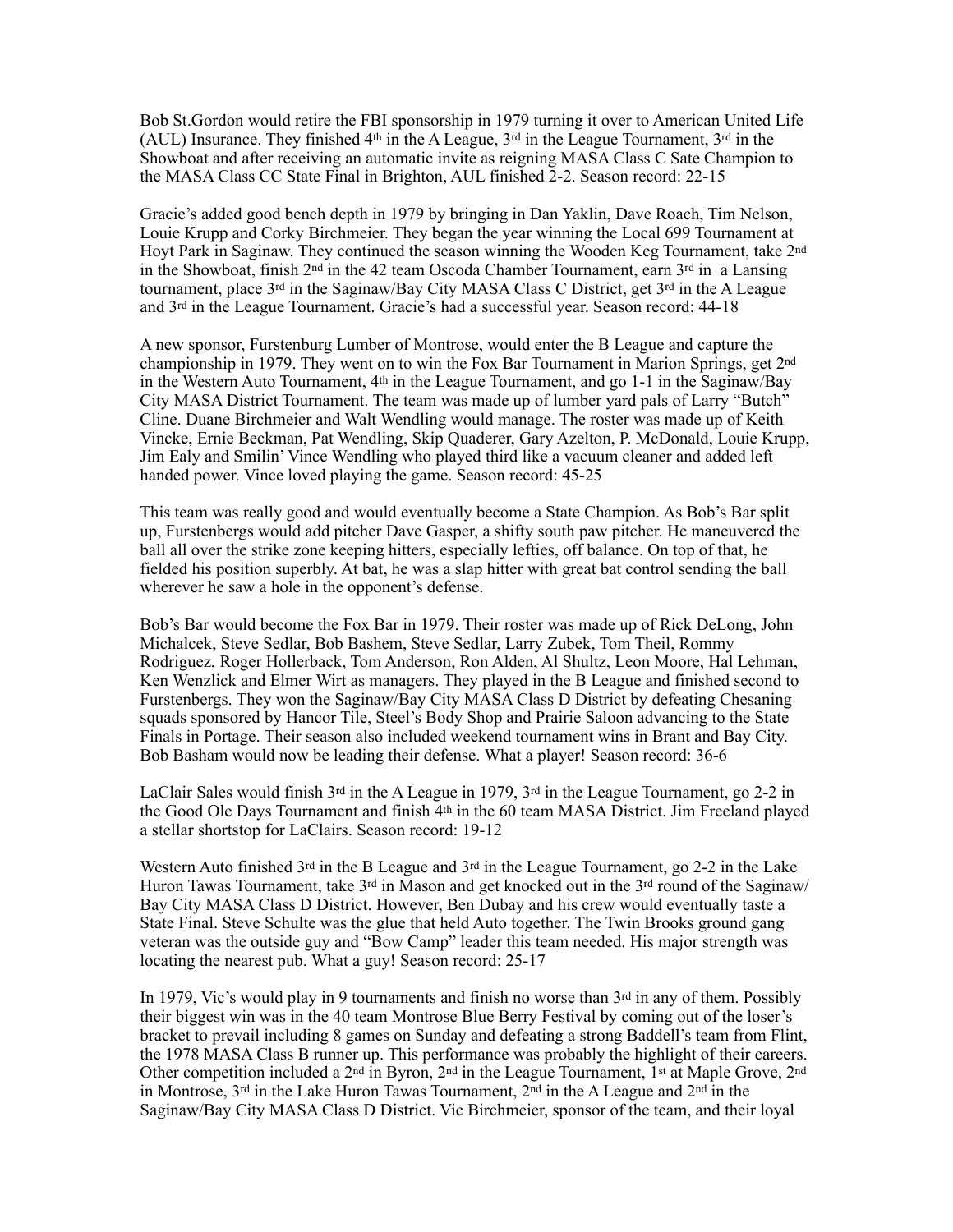fans dubbed the team "The Orange Crush". Their team colors were orange and brown. "The Crush" represented the league well wherever they played. Season record: 57-17

By 1979, the games would attract large crowds. Fans of teams made of wives, their kids, girlfriends, relatives, moms and dads and just plain softball fans would ring the field and fill Showboat Park. Tailgaters particularly enjoyed the games. Gerry Keiffer would bring his hot dog/ popcorn stand to serve the crowd. Just like "The Bigs". Festival tournaments would be accompanied by food trucks and a beer tent causing the players to feel like they had died and gone to softball heaven. For good reason, The Game was the talk of the town. The 70's were the formative years. The 80's would be the payoff years for the whole league.

The great competition in the leagues made every team a dangerous outfit to face in out of town play. When teams traveled, they had been battle tested and ready for action. Our local competition is the primary reason our teams were so successful in out of town tournaments. The league benefited from two great diamonds to compete on over the entire twelve years. Holy Cow we played a lot of ball during those years. A monster had been created and the monster was hungry.

\*\*\*1980\*\*\*

In 1980, Ronald Reagan occupied the White House, our Iranian hostages were home and the country was at peace. The Phillies beat Kansas City in the World Series and our league was sizzling. We couldn't wait for the first week of May for the season to begin.

The Chesaning Men's Softball Association would see Rehmann's win their 8th straight A League Championship and finish second in the League Tournament. Weekends saw them win the Good Ole Days tournament, a Greenville invitational, finish 2nd at Saginaw Valley State University and in the Showboat tournament and place 3rd in the Saginaw/Bay City MASA District bowing out against league rival Gracie's. A good year for the Green and Gold. Season record: 46-15

LaClair Sales finished  $3<sup>rd</sup>$  in the A League, the League Tournament,  $3<sup>rd</sup>$  in the Good Ole Days tournament and 4th in the Saginaw/ Bay City MASA District. Season record: 19-14

Western Auto would win the B League and 4<sup>th</sup> in the League Tournament, take second in Midland, compete well in the Lake Huron Tawas Tournament and lose in the Saginaw/Bay City MASA District to Vic's Bar. Good season for Auto, Dubay was smilin', "More Beer!" Season record: 31-10

FBI had become American United Life (AUL) and placed  $4<sup>th</sup>$  in the A League, go 2-2 in the League Tournament,  $3^{rd}$  in the Good Ole Days Tournament and struggle in the Saginaw/Bay City MASA District. Season record: 15-14

Furstenberg's season would result in a tie for  $4<sup>th</sup>$  in the League and finish  $3<sup>rd</sup>$  in the League Tournament,  $2<sup>nd</sup>$  in the Blue Berry,  $2<sup>nd</sup>$  in a 4<sup>th</sup> of July tournament and lose in the Saginaw/Bay City MASA District final. Season record: 38-17

The Brass Bell fielded a team in 1980, but unfortunately no one could remember any stats on the Bell Ringers.

The Prairie Saloon of Albee Township would have a team in the league that featured Mike and Jeff Stole, Greg Neumeyer, Doug Hemker, Brian Wilson, Denny Hoffman, Jim Wesley, Gary Kunik, Mike Moore, Tom Smith, Gene Alexander, Mike Wendling, Kraig Vincke and manager Steve Manial. They won the B League and got beat by the Fox Bar in the Saginaw/Bay City MASA District. Great year for Steve Manial. Season record: 18-12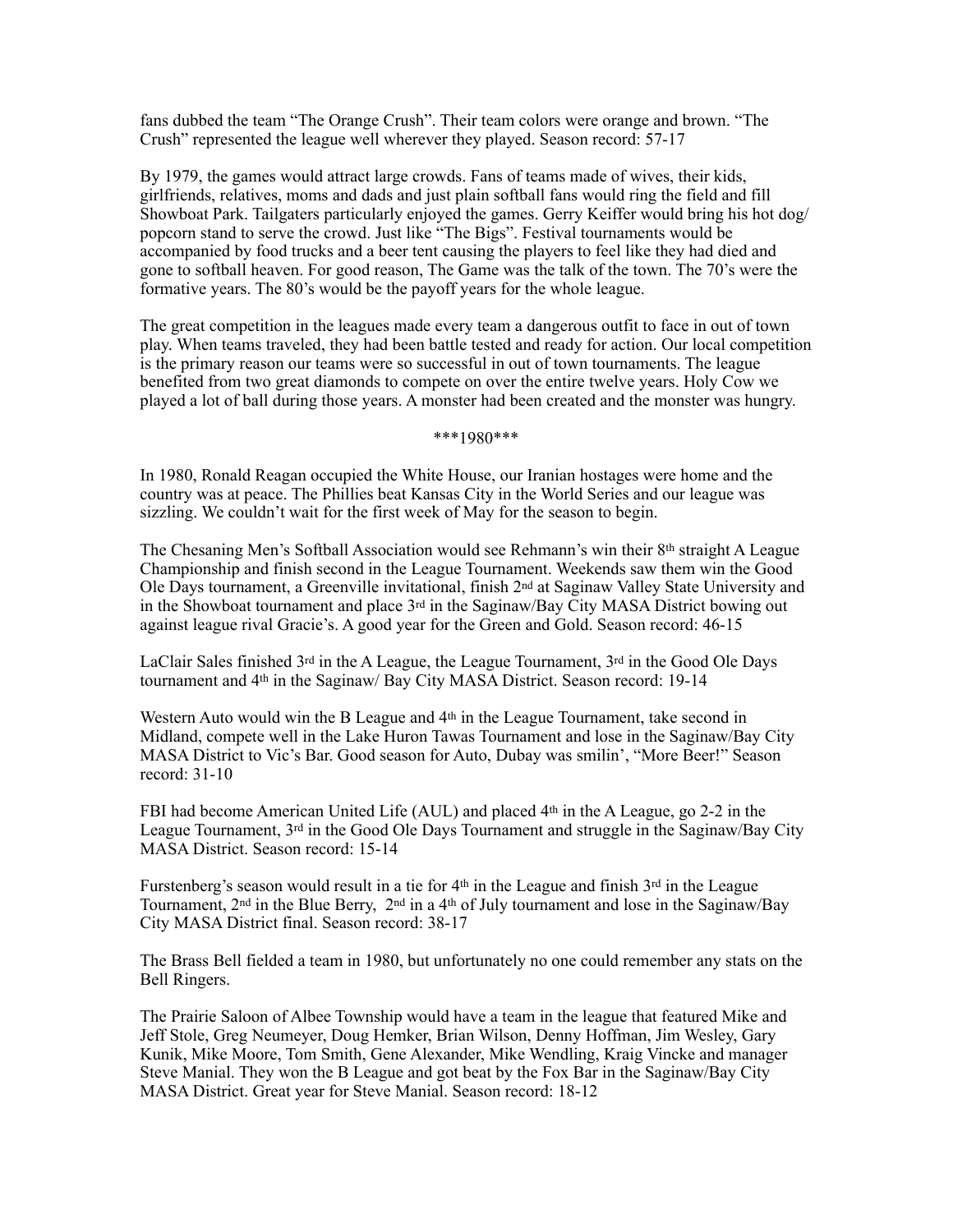Vic's Bar would be 13-7 in the league, good for 2nd place. They would have a playoff with Rehmann's for the 2<sup>nd</sup> half and lose 7-12. They also played in the Blue Berry and finish 2<sup>nd</sup>, took  $3<sup>rd</sup>$  in the Showboat tourney, played in Byron and went 4-2 for  $2<sup>nd</sup>$  place. We would win the D District in Saginaw and go 6-0, play in the State Finals in Lapeer and win a runner-up State Championship. A week later they were invited to play in the Tournament of State Champions in Clarkston and got runner-up again. They finished the year 56-21. The Crush had arrived.

Gracie's Restaurant opened the season finishing  $2<sup>nd</sup>$  in the 42 team Oscoda Chamber of Commerce Tournament. They won the Honey Bee Festival, Corunna Chamber of Commerce Tournament and the Flint Local 659 Wooden Keg invitational. They finished 3rd in the A League and win the League Tournament. They won the 160 team Saginaw/Bay City MASA Class C District to reach the State Finals played in Muskgeon and finished Runner-up State Champions. Just a super season for the New Lothrop squad. Season record: 62-18

\*\*\*1981\*\*\*

In 1981, Ronald Reagan survived an assassination attempt by John Hinckley Jr. He would go on serve another 6 years.

1981 proved to be a banner season for the Chesaning Area Softball Association. The growing excellence of the past seven years would blossom with 5 teams competing in MASA State Finals: Rehmanns in Class BB in Cadillac, Gracie's in Class CC and Vic's in Class C in Thompsonville, Western Auto in Class D in Sault St. Marie and The Fox Bar in Class E in Portage. I think the league really exposed itself for what it was and had been for the last 7 years.

In the previous two years, 1980 and 1981, The Chesaning Area Softball Association placed 7 teams in multiple classes of MASA State Finals. Just a super performance by our league!!!

In the 1970's and early 1980's the first week of May and Labor Day Weekend were the most important dates on the calendar. For ballplayers, if you were playing on Labor Day Weekend, you were a "Somebody" and we had a lot of "Somebodies" in 1981.

By 1981, Rehmann's Clothing had won just about all there was to win except an MASA State Championship. That void would be filled in 1981. They won their 9th consecutive A League championship, finish 3rd in the League Tournament, win the Good Ole Days tournament, win the New Lothrop Merchants Tournament, win the LaFrance Oil Tournament in St. Charles and represent in the Lake Huron Tawas. In August, they won the Saginaw/Bay City MASA Class BB District and with it a berth in the MASA Class BB State Finals to be played in Cadillac. The Green Machine emerged as MASA Class BB State Champions, one level below Class A. It may have taken a while to earn that state title, but it was a helluva ride to arrive. What a Team! Season record: 53-8

By 1981, Vic's had two veteran players, Tom Cassady and Jim Kopshitz, who were "5-toolers". The duo had played together since 1969. Tom was a versatile fielder playing multiple positions, mainly 1st base. Jim was a hard nosed third baseman. Both of these guys were hard nosed competitors, and they each batted over .500 for 3 or 4 years in a row. They became the driving force on the team from 1973 to 1986. What a duo.

Vic's would finish 4<sup>th</sup> in the A League and  $2<sup>nd</sup>$  in the League Tournament,  $2<sup>nd</sup>$  in Byron,  $3<sup>rd</sup>$  in the Blue Berry and 3rd in a late season Chamber Tournament. They received an automatic bid to MASA Class C State Finals losing to eventual State Champion, Grand Blanc Printing, 4-3 and finish 1-2 in the tournament.. Layton Corners was still hoppin'. Season record: 36-28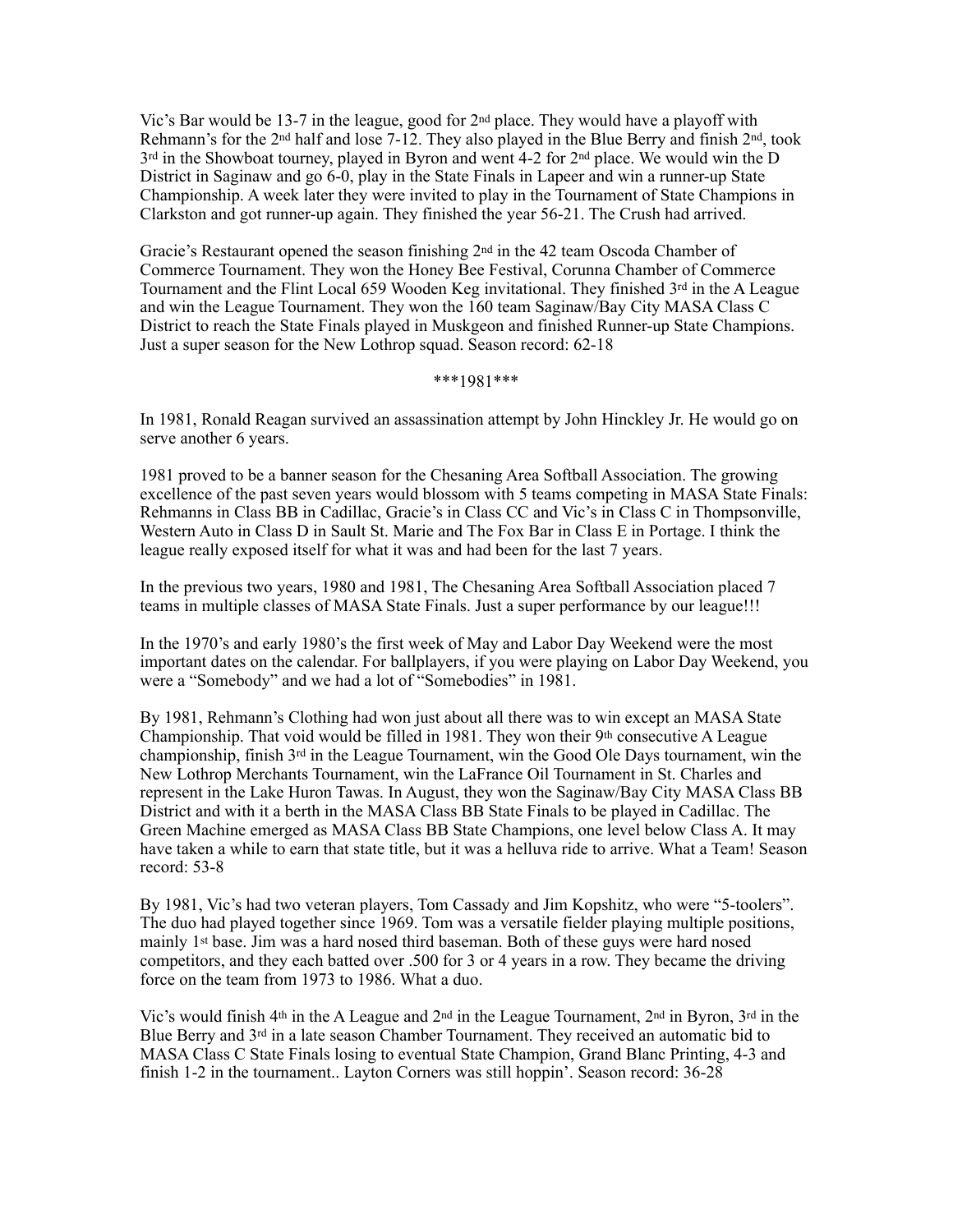Gracie's would finish 2nd in the A League, win the League Tournament, 2nd in the 44 team Oscoda Chamber Tournament, 1st in the Showboat Tournament, 1st in a North Star tournament and represent the Saginaw/ Bay City Class CC MASA State Finals with an automatic bid based on the 1980 tournament finish. They would go 3-2 in Thompsonville. The Purple Gang had reached a new plateau. Season record: 50-17

Western Auto won the B League, 3<sup>rd</sup> in the League Tournament, compete in a Vasser Tournament and finish 2nd in the Good Ole Days tournament. Auto won the 32 team Saginaw/Bay City MASA Class DD District Tournament earning a slot in the MASA State Finals at Sault St. Marie to wind up the season. Just a great finish for Ol' Ben Dubay. He was a proud man, and proud of his team. More Beer! Season record: 35-13

Fox Bar finished 2<sup>nd</sup> in the B League and 2<sup>nd</sup> in the League Tournament. They won the 28 team Saginaw/Bay City MASA Class D District Tournament in St. Charles and advance to a 4th place finish in the MASA State finals in Portage. Season record: 28-9

I couldn't get a lot of information about Furstenburg's, but did get the scorebooks for them from 1981, 1982 and 1983. The books revealed some strong batting credentials. Ernie Beckman was their big stick with 26 HRs, 102 hits, drive in 96 runs and hit .455 just shy of Duane Birchmeier's .464. The top five hitters were Duane Birchmeier .464, Ernie Beckman .455, Terry Wendling .440, Gary Azelton .418 and Dave Gasper .407. They played in many tournament s, but I couldn't find any details. In 1981 they finished  $3<sup>rd</sup>$  in the A League and  $3<sup>rd</sup>$  in the League Tournament. Season record: 42-31

LaClair's finished  $4<sup>th</sup>$  in the A League and  $4<sup>th</sup>$  in the League Tournament and  $3<sup>rd</sup>$  in the Good Ole Days in their final year in the League. Many of their players went on to coach H.S. sports, the golf course or the tennis court. They had a good 10 year run. Season record: 13-13

The Brass Bell, Hancor Tile, Steel's Body Shop, Fred's Bar and Alexander's Restaurant all sponsored teams in the League but no stats could be located.

\*\*\*1982\*\*\*

By 1982, the players were getting older and interest was beginning to wane. Players were retiring and moving on to other interests such as coaching football, basketball, baseball, softball, tennis, golf and Little League.

In 1982, the Rehmann's Clothing Softball Club won their  $10<sup>th</sup>$  consecutive A League Championship and wind up  $4<sup>th</sup>$  in the League Tournament. They played in an early season tournament in Laingsburg and finish 2nd. They competed in the Lake Huron Tawas Tournament and the Showboat Tournament and won a late season tournament in Cadillac. Rehmann's wrapped up the year with an appearance in the MASA Tournament of Champions in Davison. Season record: 33-14

Vic's would finish 5th in the A League, 3rd in the League Tournament and play in several weekend tournaments. They won the Saginaw/Bay City MASA Class C District Tournament and proceed to compete in the MASA State Finals at Sault St. Marie finishing 4th. Season record: 42-13

In 1982, the Prairie Saloon would have a managerial change bringing in Steve Manial and all of his experience and knowledge of the game. The Saginaw native had played baseball, blooper ball, fast pitch softball as well as slow pitch softball. He provided the spark this team needed. He inspired the Prairie Saloon to play with the confidence to win the B League title, be competitive in weekend tournaments and finish runner up in the Saginaw/Bay City MASA Class E District. Steve was just the medicine those guys needed. Amen. Season record: 38-13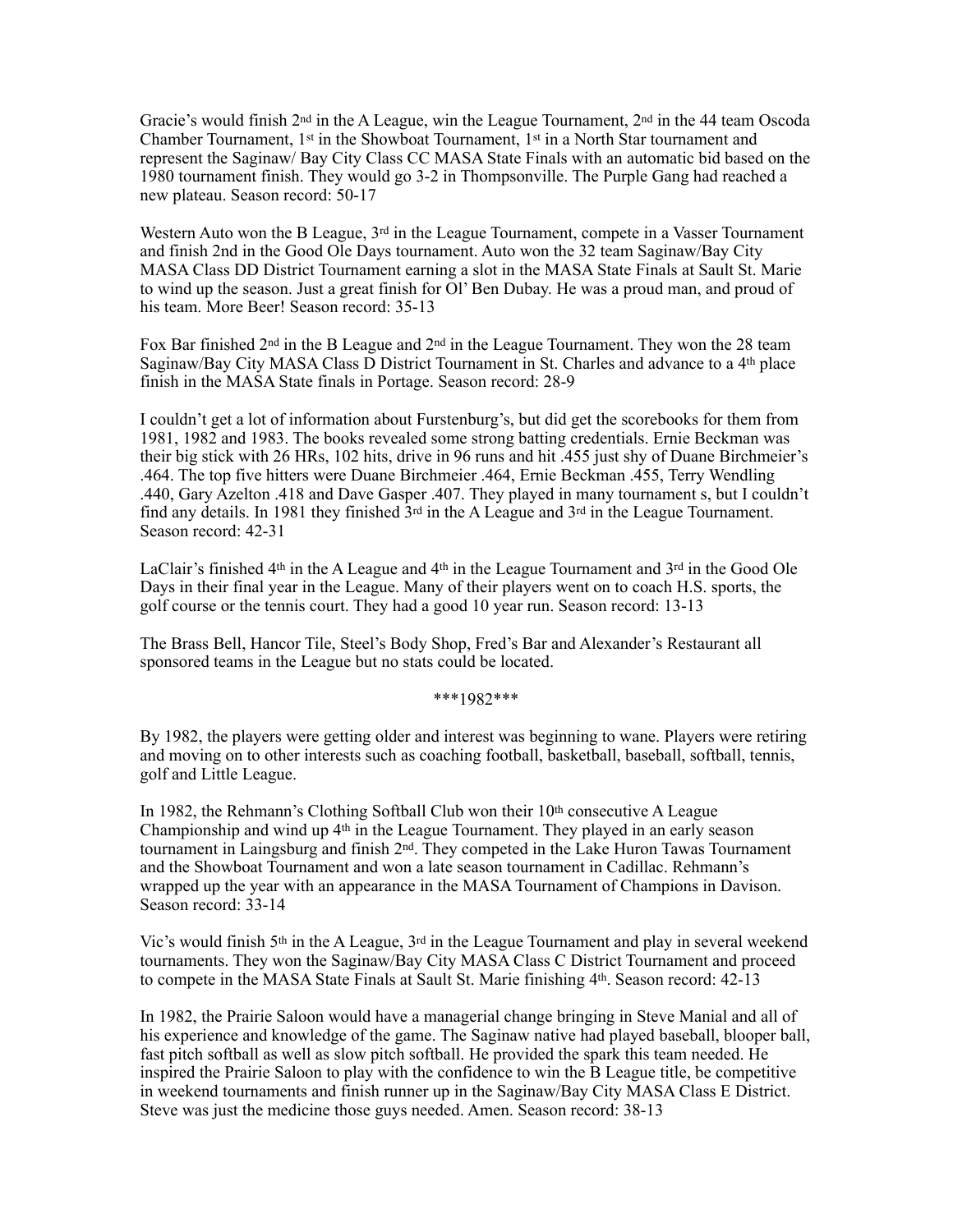1982 marked the end of a couple of stalwart teams in the Chesaning Men's Softball Association. The Gracie's sponsorship decided to sponsor a church league team causing Brian Gross, Ralph Henige, Bill Stevens and Jamie Vanwagner to move to Furstengurg's.

The core group of guys who made up the roster of the FBI/AUL/Bob' Bar sponsorships would only compete in Chesaning tournaments. They finished 5th in the A League and 4th in the League Tournament. They bowed out of the Saginaw/Bay City MASA District early. The team would ultimately break up. Some of the guys would hook on with other teams ending their run in the State Tournaments. Season record: 14-18

In 1982 Furstenburg Lumber finished 3rd in the A League, win the League Tournament and lose in the third round of the Saginaw/Bay City MASA District. Their top hitters were Duane Birchmeier .465, Vince Wendling .440, Ernie Beckman .428, Keith Vincke .415 and Jim Early .385. No season record was available.

Vic's Bar would go 9-11 in the League, 25-12 in weekend tournaments. They won another Saginaw/Bay City MASA Class C District and advance to the State Finals finishing 4th. They finished with a season record of 42-31.

In 1982, The Prairie Saloon would have a new team and Steve Manial would take over as manager. He had a ton of respect. He was from Saginaw and played baseball as a youth. He played both blooper ball and baseball on the Eaton Corporation team in the early 70's. In 1972 he played on the Pin Town Lanes team that was competitive in 1969-1971 in the Chesaning blooper ball league. He was the spark they needed to play with confidence. He took them to a B League title. They were 21-7 in weekend tournaments and finish runner-up in the MASA Saginaw/Bay City District. Season record: 38-13

\*\*\*1983\*\*\*.

Rehmann's finished second in the A League,  $3^{rd}$  in the League Tournament, grab  $2^{nd}$  and  $3^{rd}$  in two Chesaning weekend tourneys. They went 28-12 for the season. It was time to put the Machine in the barn. Sadly, the glory days of the league were fading.

In 1983, Furstenburg's would win the League, be 2nd in the League Tournament, win their 2nd consecutive prestigious Blue Berry, compete well in 2 or 3 weekend tournaments and lose in the MASA District finals. Season record: 36-11

The Prairie Saloon was now in the A League. They finished 12-7. They came in 3rd in the League Tournament and participated in numerous weekend tournaments. They won the Saginaw/Bay City MASA Class D District in Saginaw and go on to the State Finals in Springport, finishing in third place. Great season for the Albee squad. Manial was smilin' with his team playing sweet ball. Season record: 45-15

\*\*\*1984\*\*\*

Vic's Bar would finish 7-14 in the League in 1984. They went 18-13 in weekend tourneys. They lost in the second round of the District. Season record: 25-27

Also in 1984, Steve Manial would take his Villagers/Bob's Bar/Fox Bar/ Prairie Saloon team into the MASA Class D State Finals in coldwater and finish 5th out of 36 teams. I asked Steve what his most memorable game was. He said, "Well, we played a tournament at Hoyt Park in Saginaw in 1983 and finished  $5<sup>th</sup>$ . But the great thing about it was one of my players, Steve Sedlar, won the MVP Trophy. He played 7 different positions in the tournament and batted over .700. Steve also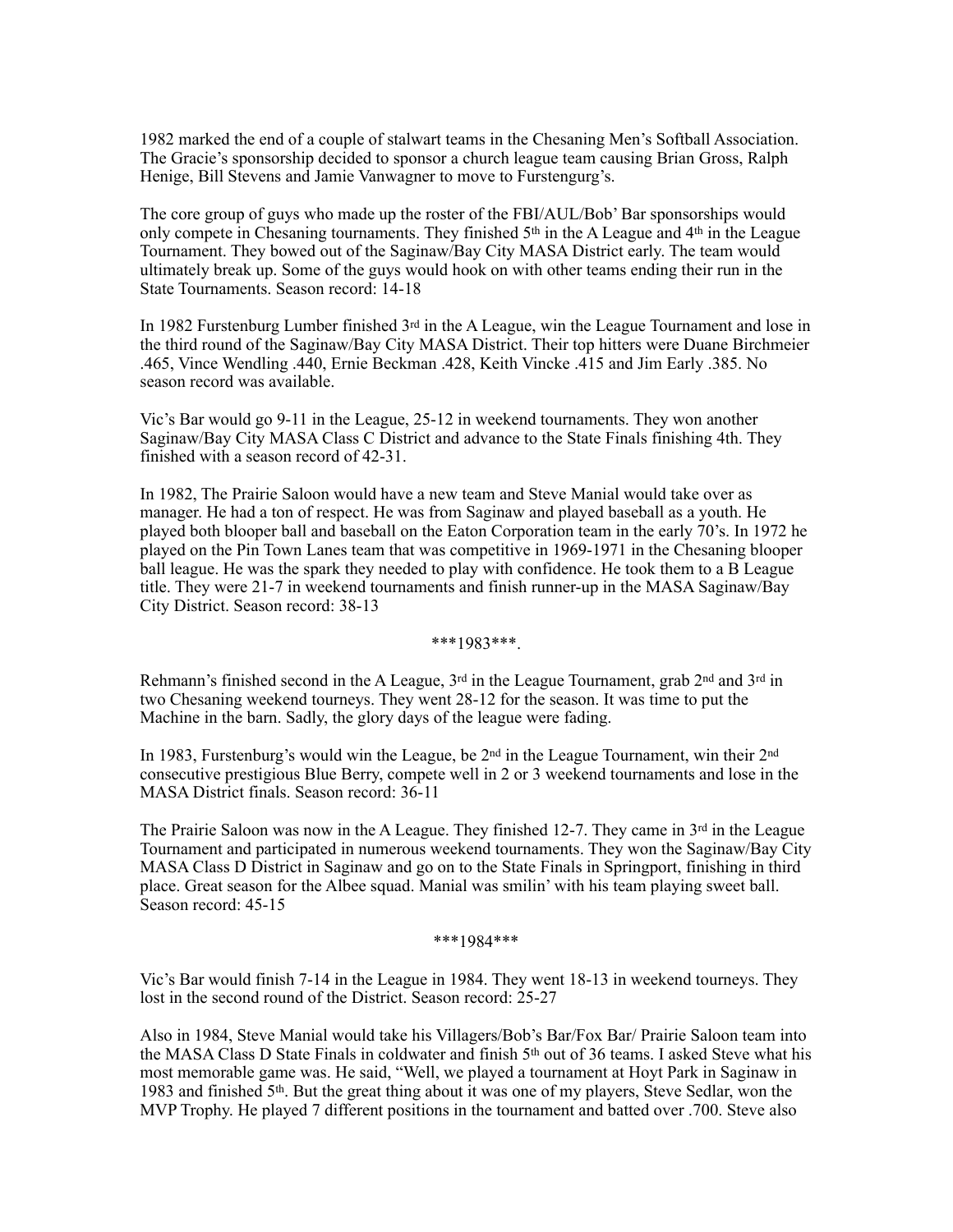said some of his teams played over 100 games a year. He did not know what their record was for each year. All he could say was "What a ride!"

#### \*\*\*1985\*\*\*

In 1985, Vic's would go 7-14 in the League, go 1-1 in the District and 18-13 on the weekends. 1985 would mark the end on of Vic's sponsorship in the league. Some of the players would go on to play with Furstenburg's, Confer's Market or in the Maple Grove blooper ball league. Season record: 26-28

In 1985, Tom's Softball Club entered the League. It sported a roster of stars from former teams including Bob Basham, Gary Krzciok, Bill Stevens, Ralph Henige, Jamie VanWagner, Bob Laney and Brian Gross among others. They finished second in the League, won the League Tournament, come in  $2<sup>nd</sup>$  in the Blue Berry, take  $2<sup>nd</sup>$  in the prestigious 50 team McMillan Cup in Davison, won a Saginaw/Bay City MASA District in St, Charles and wind up  $3<sup>rd</sup>$  in the Owosso State Finals. I believe the Tom's Softball Club had a two year run as I couldn't come up with any other information beyond two years.

\*\*\*1986\*\*\*

In 1986, Furstenberg's was the top dog in League, the area, and the state. They trophied in every weekend tournament they played. They won the Saginaw/Bay City MASA Class D District in Chesaning earning a spot in the State Finals in Owosso where they came out MASA Class D State Champs. Just a great credit to the Lumbermen and our League as a whole. Their season record was unavailable.

This concludes my Tribute to a "Once in a Lifetime League", its teams, its players and its sponsors. Preparing this account of who we were and who we became has been a joy. It brought back some great memories for me and I hope it has for you too. We played hard, we played fair and we played to win. I salute all you champions. It was a privilege to have played with and against all you guys. Tom T.

Now I have to thank many of those who contributed background, stats and stories to make this whole thing possible. In no particular order, thanks to Dave Gasper, Bob Basham, Steve Manial, Dave Richardson, Steve Schulte, Jim Alden, George Gewirtz, Jim Freeland Jim Kopschitz, Gary Birchmeier, Jack Schultz, Gary Gerkin, Fred Yaklin, Doug Bishop and Ernie Beckman. There were so many who contributed, I apologize to those I left out. The scrap books, score books, photos and information proved invaluable.

To the fans – thank you for being there when we needed you. You were a big part of who we were and what we became.

As a League, we won 3 State Championships, 3 runner-up State Championship Finalists, 3 third place State Finals finishes, 4 fourth place State Finals finishes, 2 fifth place State Finals finishes and 25 Saginaw/Bay City MASA District Champions. Chesaning would have at least 1 team playing in the State finals from 1974 to1986. We would also win over 200 1st,2nd or 3rd place trophies in weekend tournaments. All of these gaudy numbers were accumulated in a  $12$  year period.

My Managers of the Year:

1973 Dave Richardson Rehmann's Clothing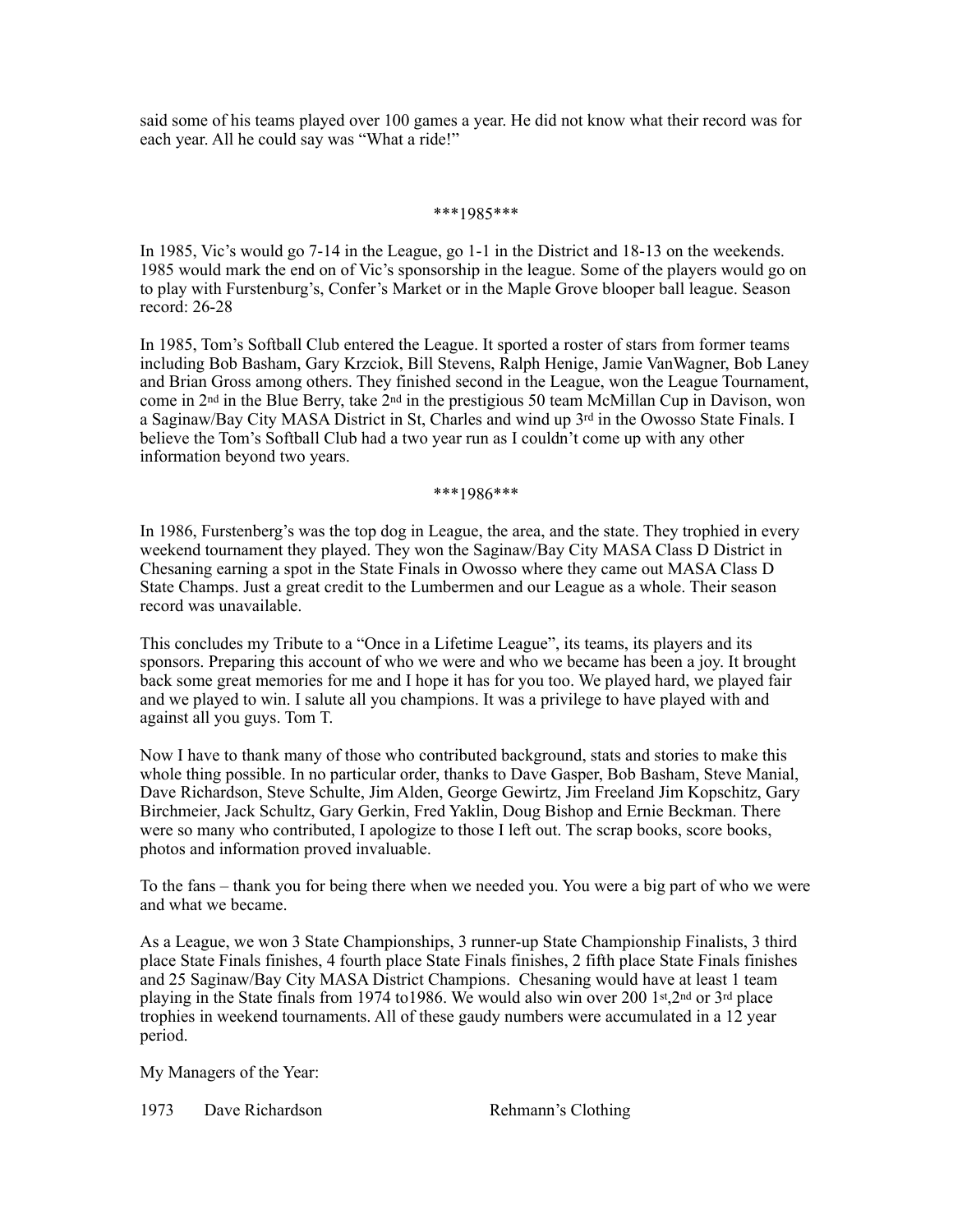| 1974                                        | Bob St. Gordon                     | Farm Bureau Insurance |  |  |
|---------------------------------------------|------------------------------------|-----------------------|--|--|
| 1975                                        | Dave Richardson                    | Rehmann's Clothing    |  |  |
| 1976                                        | Dave Richardson                    | Rehmann's Clothing    |  |  |
| 1977                                        | George Gewirtz                     | LaClair Sales         |  |  |
| 1978                                        | Bob St. Gordon                     | Farm Bureau Insurance |  |  |
| 1979                                        | Dale Keeler                        | Gracie's Restaurant   |  |  |
| 1980                                        | Tie: Dale Keeler                   | Gracies's             |  |  |
| Gary Birchmeier/George Birchmeier Vic's Bar |                                    |                       |  |  |
| 1981                                        | Dave Richardson                    | Rehmann's Clothing    |  |  |
| 1982                                        | Gary Birchmeier/ George Birchmeier | Vic's Bar             |  |  |
| 1983                                        | <b>Steve Manial</b>                | Prairie Saloon        |  |  |
| 1984                                        | Steve Manial                       | Prairie Saloon        |  |  |
| 1985                                        | Duane Birchmeier & Walt Wendling   | Furstenburg's Lumber  |  |  |
| 1986                                        | Duane Birchmeier                   | Furstenburg's Lumber  |  |  |

My Players of the Year:

| 1973 | Mike Clement        | Rehmann's Clothing    |
|------|---------------------|-----------------------|
| 1974 | Mike Vogl           | Farm Bureau Insurance |
| 1975 | <b>Brian Gross</b>  | New Lothrop Tavern    |
| 1976 | Gary Krzciok        | Western Auto          |
| 1977 | <b>Bill Stevens</b> | Gracie's Restaurant   |
| 1978 | Tim O'Rourke        | LaClair Sales         |
| 1979 | Vince Wendling      | Furstenburg's Lumber  |
| 1980 | Greg Neumeyer       | Prairie Saloon        |
| 1981 | Jim Mishler         | Rehmann's Clothing    |
| 1982 | Duane Birchmeier    | Furstengurg"s Lumber  |
| 1983 | Tom Cassady         | Vic's Bar             |
| 1984 | Jim Kopschitz       | Vic's Bar             |
| 1985 | Jamie Van Wagner    | Tom's Softball Club   |
| 1986 | Louie Krupp         | Furstenburg's Lumber  |
|      |                     |                       |

My Most Versatile Players (10 year minimum number of seasons):

A League: Jim Ealy B League: Steve Sedlar

The Chesaning area was fortunate to have so many sponsors who supported their teams so well. At the top of the heap was Rehmann's Clothing. Rehmann's Clothing was inducted into the Michigan Amateur Softball Association Hall of Fame in 2004 in the sponsor's category. Over the years the Green Machine would sport multiple sets of uniforms, often 9 different combinations per season. When I asked Manager Richardson how he determined what the team would wear in a given game he replied, "Before we played that night, I asked Sandi (his wife) "What do I tell the guys we're wearing in the next game?" She told me what combination was clean. So that's how I told the fellas what we would be wearing in the next game to prevent mix ups. Very simple eh?" I knew Sandi was calling the shots in that roost.

A big THANK YOU is extended to all of the following sponsors (in no particular order): Bob and Sue St. Gordon, Rich & Betty, Don & Babe and Al & Beth Rehmann, Joe and Carol LaClair, Ben and Dorothy Dubay, Vic and Mary Birchmeier, George & Shari and Tim & Yasmin Gewirtz, Bill and Sally Gewirtz, Gracie and Joe Besaw, Walt and Sally Tithof, Dave and Diane Gewirtz, The Farmer's Inn Bar, Prairie Saloon, Steel's Body Shop, Hehr International, Chesaning Manufacturing, Fred's Bar, Elks Corners Tavern, Budweiser of Owosso, Furstenburg's Lumber, St. Charles Bank John and Nancy Dennis to name a few. Without these great sponsors, the